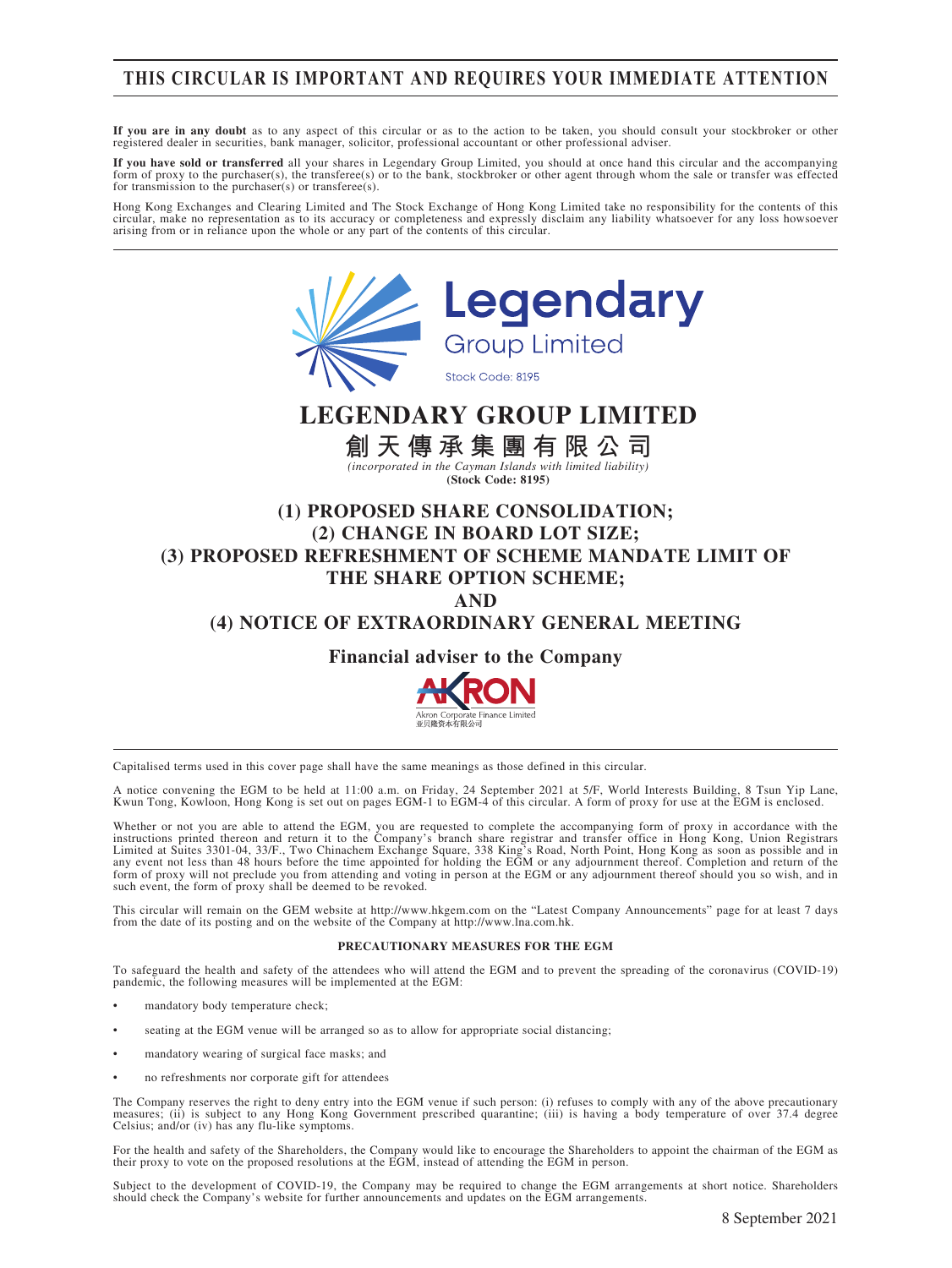# **CONTENTS**

### *Page*

| $\mathbf{ii}$  |
|----------------|
|                |
| $\overline{4}$ |
| 6              |
|                |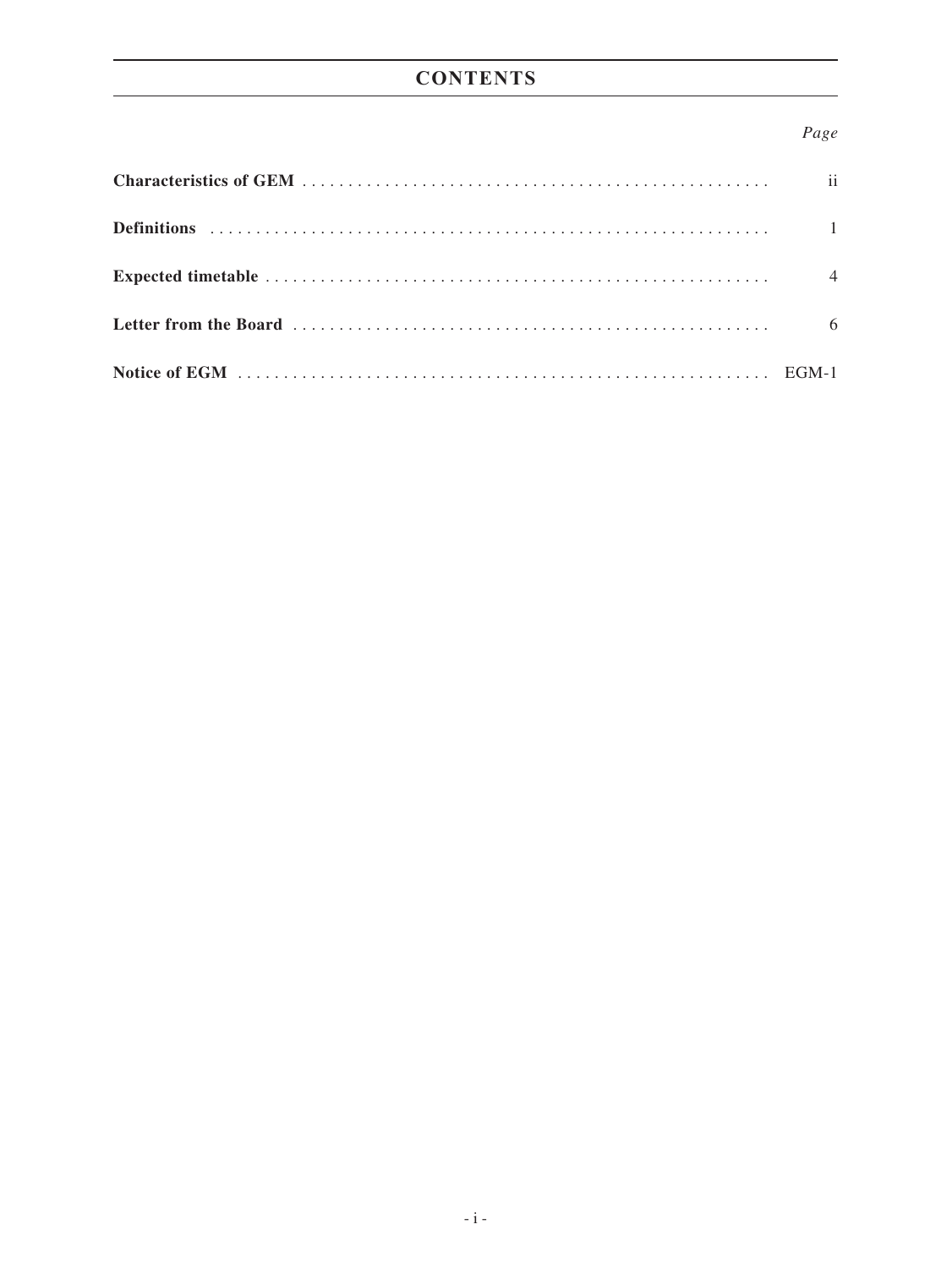**GEM has been positioned as a market designed to accommodate small and midsized companies to which a higher investment risk may be attached than other companies listed on the Stock Exchange. Prospective investors should be aware of the potential risks of investing in such companies and should make the decision to invest only after due and careful consideration.**

**Given that the companies listed on GEM are generally small and mid-sized companies, there is a risk that securities traded on GEM may be more susceptible to high market volatility than securities traded on the main board of the Stock Exchange and no assurance is given that there will be a liquid market in the securities traded on GEM.**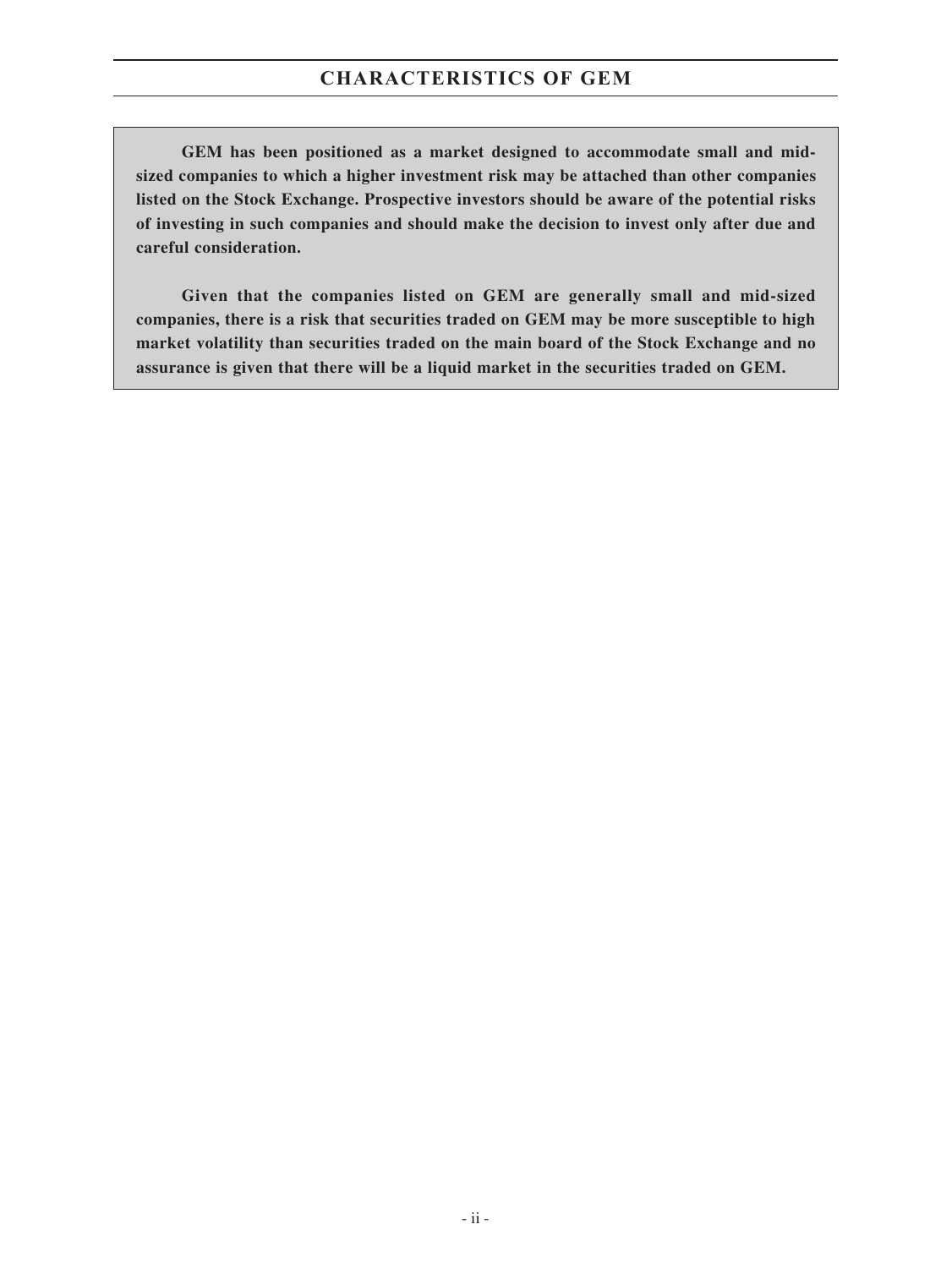# **DEFINITIONS**

*In this circular, unless the context requires otherwise, the following expressions shall have the meanings set out below:*

| "Announcement"             | the announcement of the Company dated 25 August 2021<br>in respect of, the Share Consolidation and the Change in<br><b>Board Lot Size</b>                                                                                                                                                                                                                                             |  |  |
|----------------------------|---------------------------------------------------------------------------------------------------------------------------------------------------------------------------------------------------------------------------------------------------------------------------------------------------------------------------------------------------------------------------------------|--|--|
| "Board"                    | the board of Directors                                                                                                                                                                                                                                                                                                                                                                |  |  |
| "Business Day(s)"          | a day on which licensed banks in Hong Kong are generally<br>open for business, other than a Saturday or a Sunday or a<br>day on which a black rainstorm warning or tropical cyclone<br>warning signal number 8 or above is issued in Hong Kong<br>at any time between 9:00 a.m. and 12:00 noon and is not<br>cancelled at or before 12:00 noon                                        |  |  |
| "CCASS"                    | the Central Clearing and Settlement System established and<br>operated by HKSCC                                                                                                                                                                                                                                                                                                       |  |  |
| "Change in Board Lot Size" | the proposed change in board lot size of the Exiting Shares<br>for trading on the Stock Exchange from 24,000 Existing<br>Shares to 2,000 Consolidated Shares                                                                                                                                                                                                                          |  |  |
| "Company"                  | Legendary Group Limited (創天傳承集團有限公司), a<br>company incorporated in the Cayman Islands with limited<br>liability, whose Shares are listed on GEM (Stock Code:<br>8195)                                                                                                                                                                                                                 |  |  |
| "Consolidated Share(s)"    | ordinary share(s) of HK\$0.0005 each in the share capital<br>of the Company immediately after the Share Consolidation<br>becoming effective                                                                                                                                                                                                                                           |  |  |
| "Director(s)"              | the director(s) of the Company                                                                                                                                                                                                                                                                                                                                                        |  |  |
| "EGM"                      | the extraordinary general meeting of the Company to<br>be held at 5/F, World Interests Building, 8 Tsun Yip<br>Lane, Kwun Tong, Kowloon, Hong Kong on Friday, 24<br>September 2021 at 11:00 a.m. or any adjournment thereof<br>for the purpose of considering and, if thought fit, approving,<br>(i) the Share Consolidation; and (ii) the refreshment of the<br>Scheme Mandate Limit |  |  |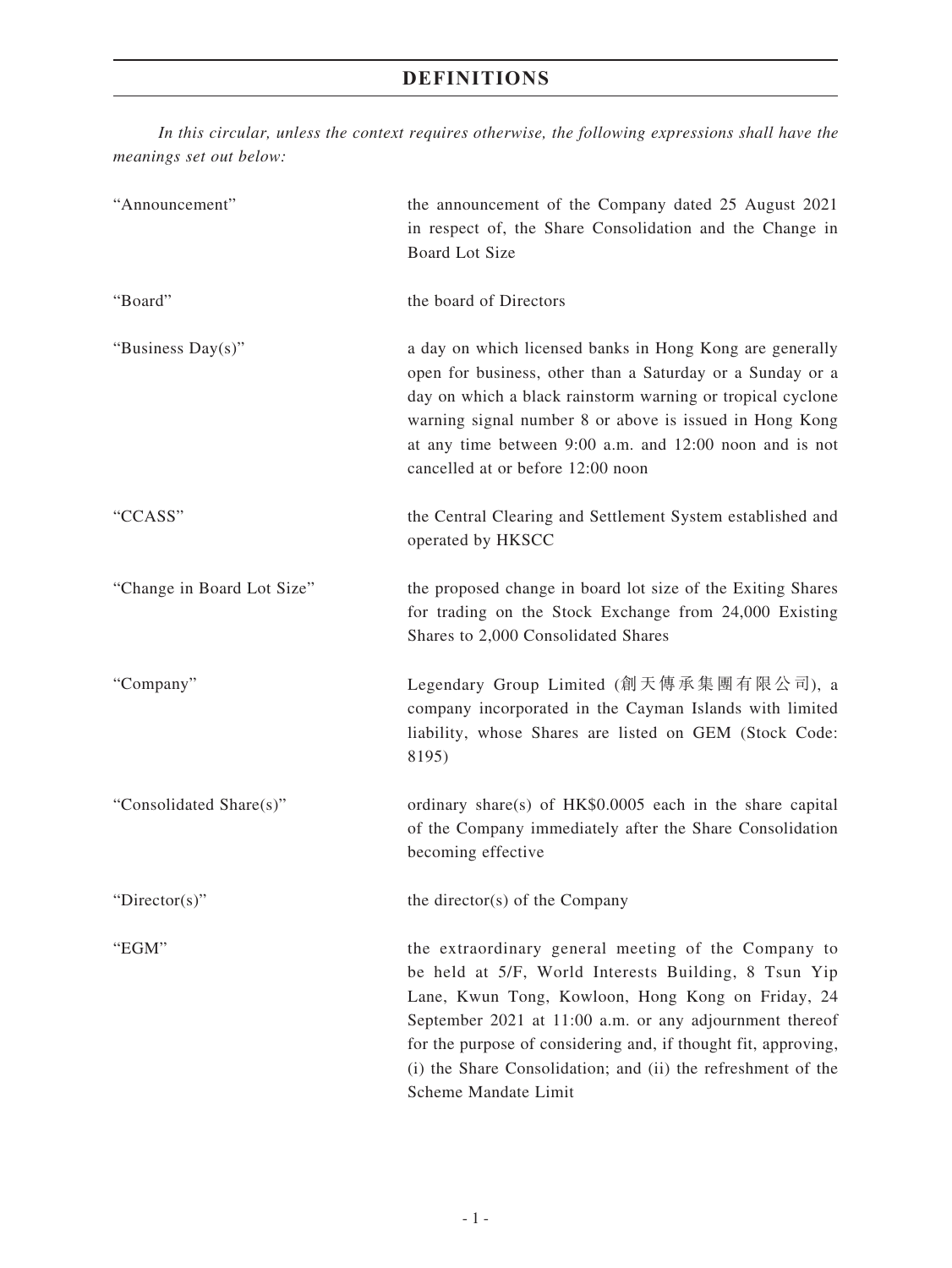# **DEFINITIONS**

| "Existing Share(s)"       | ordinary share(s) of HK\$0.0001 each in the share capital<br>of the Company before the Share Consolidation becoming<br>effective                                                                                                                                                                                                                                                                                                                                     |
|---------------------------|----------------------------------------------------------------------------------------------------------------------------------------------------------------------------------------------------------------------------------------------------------------------------------------------------------------------------------------------------------------------------------------------------------------------------------------------------------------------|
| "GEM"                     | GEM operated by the Stock Exchange                                                                                                                                                                                                                                                                                                                                                                                                                                   |
| "GEM Listing Rules"       | the Rules Governing the Listing of Securities on GEM                                                                                                                                                                                                                                                                                                                                                                                                                 |
| "Group"                   | the Company and its subsidiaries                                                                                                                                                                                                                                                                                                                                                                                                                                     |
| "HK\$"                    | Hong Kong dollar(s), the lawful currency of Hong Kong                                                                                                                                                                                                                                                                                                                                                                                                                |
| "HKSCC"                   | Hong Kong Securities Clearing Company Limited                                                                                                                                                                                                                                                                                                                                                                                                                        |
| "Hong Kong"               | the Hong Kong Special Administrative Region of the<br>People's Republic of China                                                                                                                                                                                                                                                                                                                                                                                     |
| "Latest Practicable Date" | 3 September 2021, being the latest practicable date prior<br>to the printing of this circular for ascertaining certain<br>information contained herein                                                                                                                                                                                                                                                                                                               |
| "Listing Committee"       | has the meaning as defined in the GEM Listing Rules                                                                                                                                                                                                                                                                                                                                                                                                                  |
| "Options"                 | the options granted under the Share Option Scheme to<br>subscribe for Share(s) in accordance with the terms thereof                                                                                                                                                                                                                                                                                                                                                  |
| "Scheme Mandate Limit"    | the maximum number of Shares which may be allotted<br>and issued upon exercise of all share options to be granted<br>under the Share Option Scheme which initially shall not<br>in aggregate exceed 10% of the Shares in issue as at the<br>date of adoption of the Scheme Mandate Limit by the<br>Shareholders and thereafter, if refreshed shall not exceed<br>10% of the Shares in issue as at the date of approval of the<br>refreshed limit by the Shareholders |
| "Share $(s)$ "            | the Existing Share(s) or as the context may require, the<br>Consolidated Share(s)                                                                                                                                                                                                                                                                                                                                                                                    |
| "Shareholder(s)"          | $holder(s)$ of the Share $(s)$                                                                                                                                                                                                                                                                                                                                                                                                                                       |
| "Share Consolidation"     | the consolidation of every five (5) issued and unissued<br>Shares of HK\$0.0001 each into one (1) Consolidated Share<br>of HK\$0.0005 each                                                                                                                                                                                                                                                                                                                           |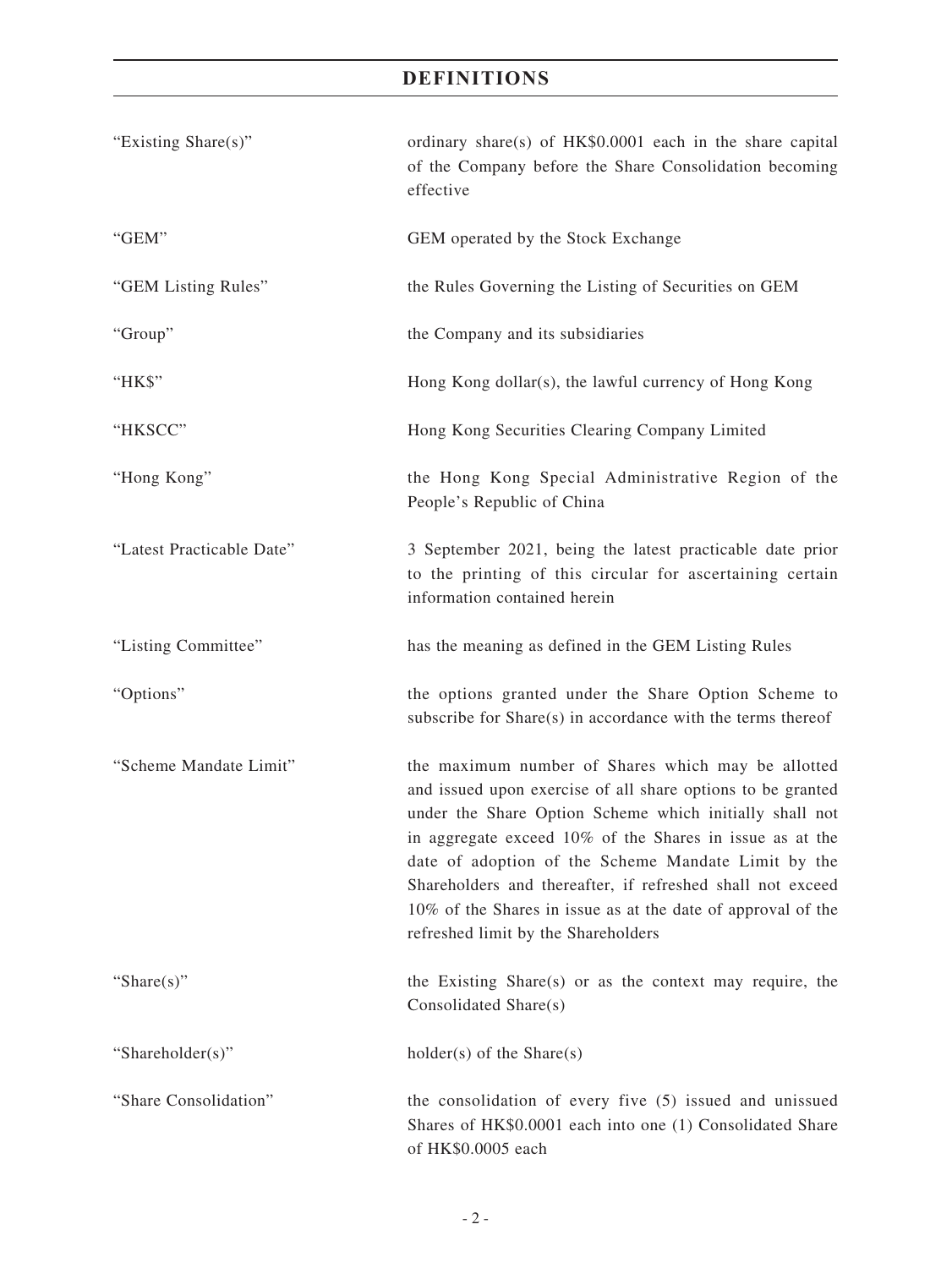# **DEFINITIONS**

| "Share Option Scheme" | the share option scheme approved and adopted by the<br>Company on 25 September 2014 |
|-----------------------|-------------------------------------------------------------------------------------|
| "Stock Exchange"      | The Stock Exchange of Hong Kong Limited                                             |
| $\lq\lq q_0$ "        | per cent.                                                                           |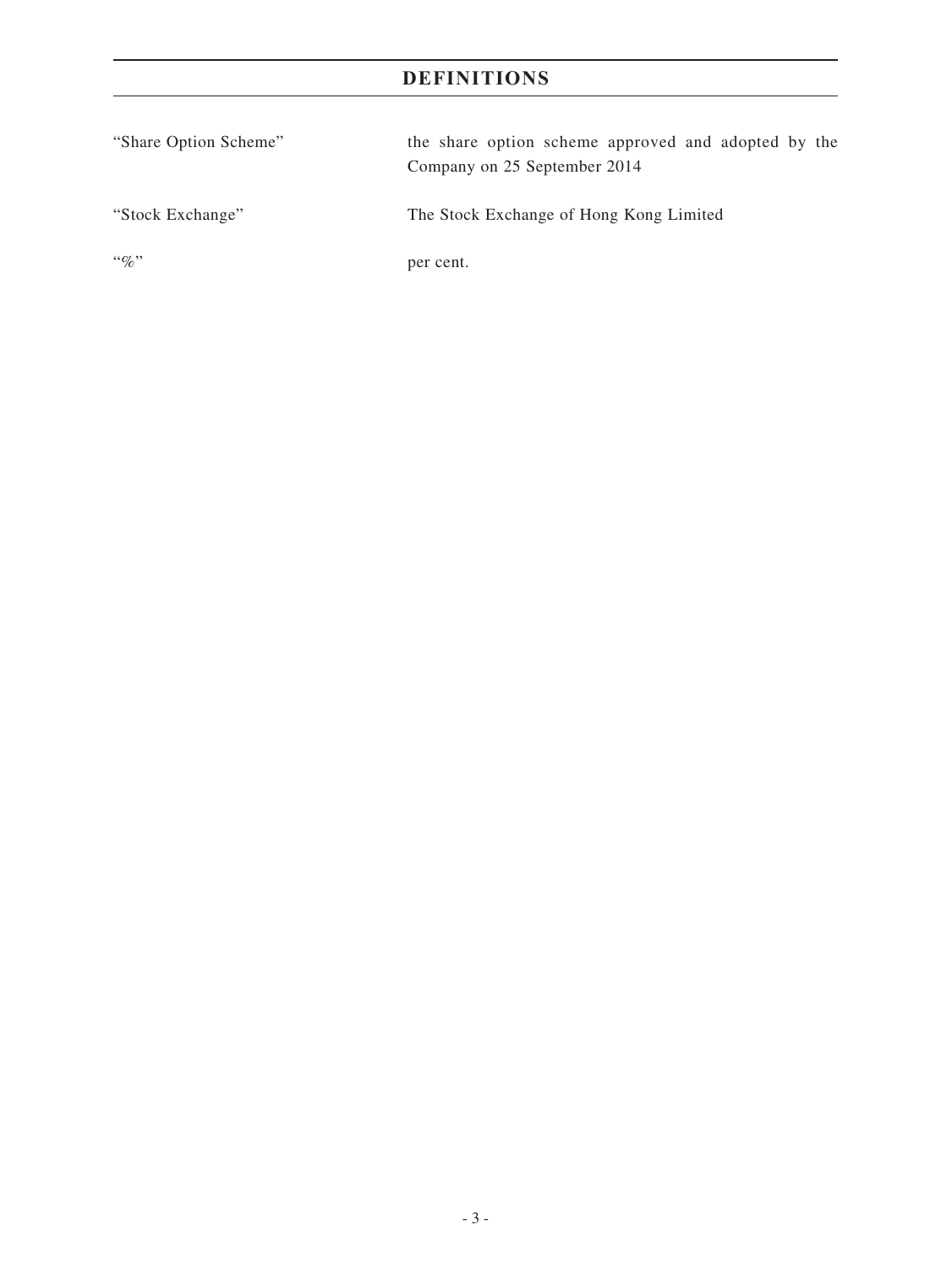## **EXPECTED TIMETABLE**

The expected timetable for the implementation of the Share Consolidation and the Change in Board Lot Size is set out below:

#### **Events 2021**

| Latest time for lodging transfer of the Shares in order to be<br>qualified for attendance and voting at the EGM                                                   | $4:00$ p.m.<br>on Friday, 17 September          |
|-------------------------------------------------------------------------------------------------------------------------------------------------------------------|-------------------------------------------------|
| Closure of register of members of the Company for<br>determining the identity of the Shareholders entitled to<br>attend and vote at the EGM (both days inclusive) | Monday, 20 September to<br>Friday, 24 September |
| Latest time for lodging proxy forms for the EGM                                                                                                                   | $11:00$ a.m. on<br>Wednesday, 22 September      |
| Record date for attendance and voting at the EGM                                                                                                                  | Friday, 24 September                            |
| Expected date and time of the EGM                                                                                                                                 | $11:00$ a.m on<br>Friday, 24 September          |
| Announcement of results of the EGM                                                                                                                                | Friday, 24 September                            |
| Register of members of the Company re-opens                                                                                                                       | Monday, 27 September                            |

**The following events are conditional on the fulfillment of the conditions for the implementation of the Share Consolidation and Change in Board Lot Size.**

| Events                                                                                                                                          | 2021                                    |
|-------------------------------------------------------------------------------------------------------------------------------------------------|-----------------------------------------|
| Effective date of the Share Consolidation                                                                                                       | Tuesday, 28 September                   |
| First day of free exchange of existing share certificates<br>of Shares for new share certificates of the Consolidated<br><b>Shares</b>          | $9:00$ a.m. on<br>Tuesday, 28 September |
| Commencement of dealings in the Consolidated Shares                                                                                             | $9:00$ a.m. on<br>Tuesday, 28 September |
| Original counter for trading in the Shares in board lots of<br>24,000 Shares (in the form of existing share certificates)<br>temporarily closes | $9:00$ a.m. on<br>Tuesday, 28 September |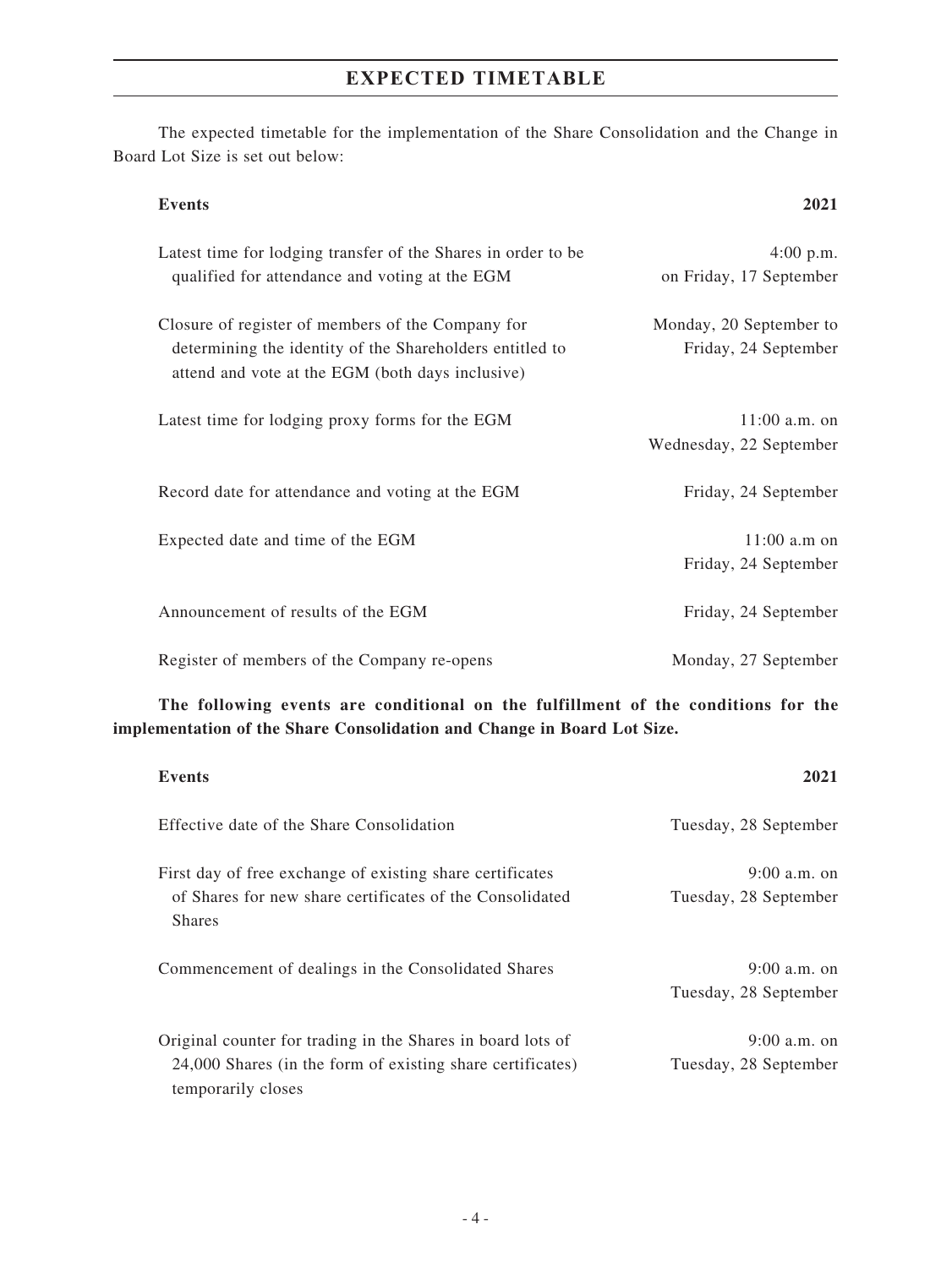# **EXPECTED TIMETABLE**

**Events 2021**

| Temporary counter for trading in board lots of 4,800<br>Consolidated Shares (in the form of existing share<br>certificates) opens                                            | 9:00 a.m. on<br>Tuesday, 28 September   |
|------------------------------------------------------------------------------------------------------------------------------------------------------------------------------|-----------------------------------------|
| Original counter for trading in Consolidated Shares in<br>board lot of 2,000 Consolidated Shares (in the form of<br>new share certificates for Consolidated Shares) re-opens | $9:00$ a.m. on<br>Wednesday, 13 October |
| Parallel trading in the Consolidated Shares (in the form of<br>existing share certificates and new share certificates for<br>the Consolidated Shares) commences              | $9:00$ a.m. on<br>Wednesday, 13 October |
| Designated broker starts to stand in the market to provide<br>matching services for the sale and purchase of odd lots of<br>the Consolidated Shares                          | $9:00$ a.m. on<br>Wednesday, 13 October |
| Designated broker ceases to stand in the market to provide<br>matching services for sale and purchase of odd lots of the<br><b>Consolidated Shares</b>                       | $4:00$ p.m. on<br>Wednesday, 3 November |
| Temporary counter for trading in Consolidated Shares in<br>board lot of 4,800 Consolidated Shares (in the form of<br>existing share certificates) closes                     | $4:10$ p.m. on<br>Wednesday, 3 November |
| Parallel trading in the Consolidated Shares (in the form of<br>new share certificates and existing share certificates) ends                                                  | $4:10$ p.m. on<br>Wednesday, 3 November |
| Last day for free exchange of existing share certificates of<br>the Shares for new share certificates of the Consolidated<br><b>Shares</b>                                   | $4:00$ p.m. on<br>Friday, 5 November    |

*Note:*

The expected timetable is subject to the results of the EGM and is therefore for indicative purpose only. Any change to the expected timetable will be announced in a separate announcement by the Company as and when appropriate. All times and dates in this circular refer to Hong Kong local times and dates.

- 5 -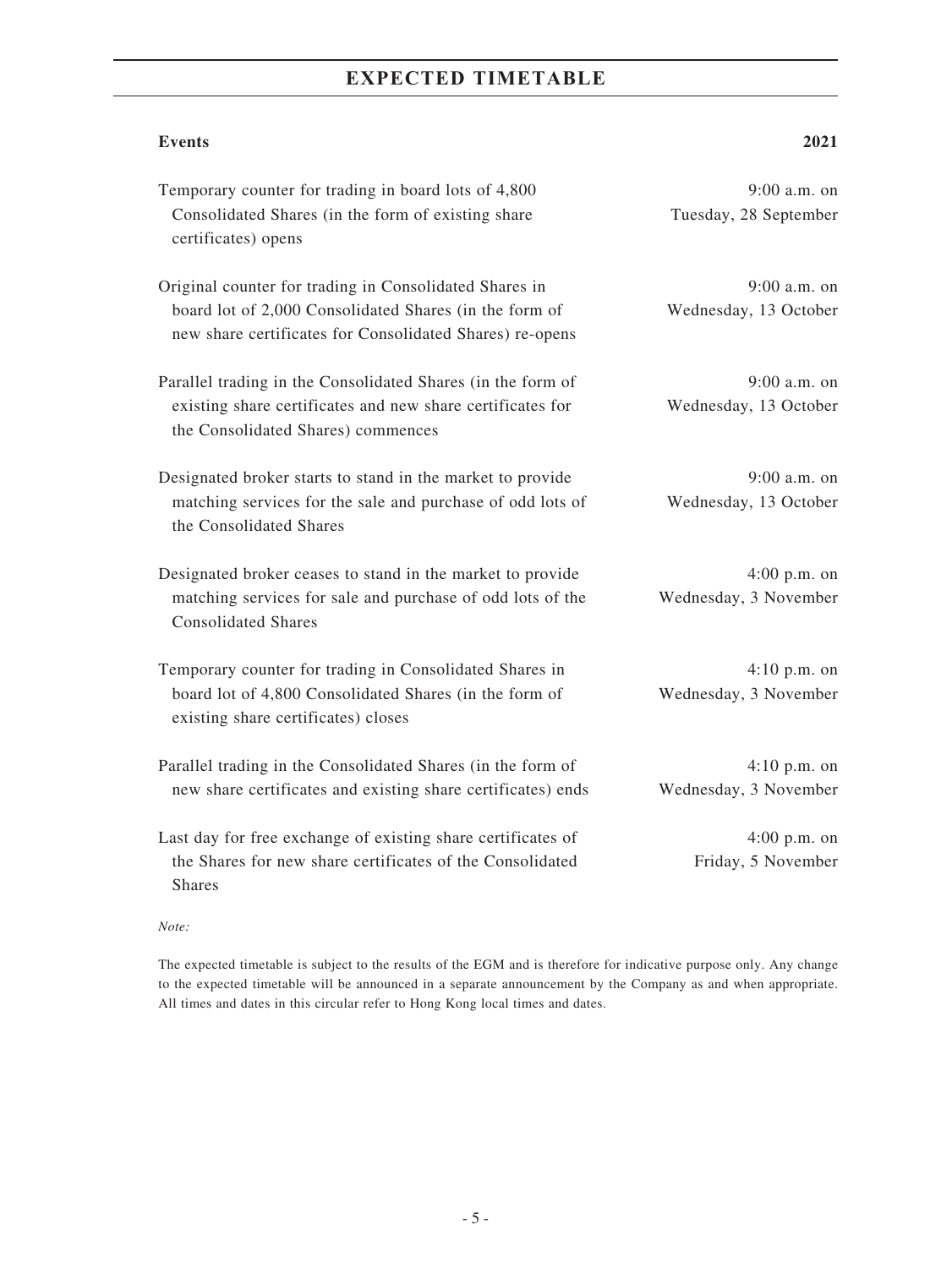

# **LEGENDARY GROUP LIMITED**

**創天傳承集團有限公司**

*(incorporated in the Cayman Islands with limited liability)*

**(Stock Code: 8195)**

*Executive Directors:* Mr. Yuen Yu Sum *(Chairman)* Mr. Lau Chun Kavan Mr. Chan Lap Jin Kevin

*Non-executive Director:* Mr. Law Wing Chung

*Independent non-executive Directors:* Mr. Chung Chin Kwan Mr. Chan Kim Fai Eddie Mr. Ng Chi Ho Dennis Mr. Chung Kwok Pan

*Registered office:* Maples Corporate Services Limited P.O. Box 309, Ugland House Grand Cayman, KY-1104 Cayman Islands

*Headquarter and principal place of business in Hong Kong:* 5/F, World Interests Building 8 Tsun Yip Lane Kwun Tong Kowloon Hong Kong

8 September 2021

*To the Shareholders*

Dear Sir or Madam,

### **(1) PROPOSED SHARE CONSOLIDATION; (2) CHANGE IN BOARD LOT SIZE; (3) PROPOSED REFRESHMENT OF SCHEME MANDATE LIMIT OF THE SHARE OPTION SCHEME; AND (4) NOTICE OF EXTRAORDINARY GENERAL MEETING**

#### **INTRODUCTION**

Reference is made to the Announcement in respect of, the proposed Share Consolidation and the proposed Change in Board Lot Size. The Board also proposed to refresh the Scheme Mandate Limit.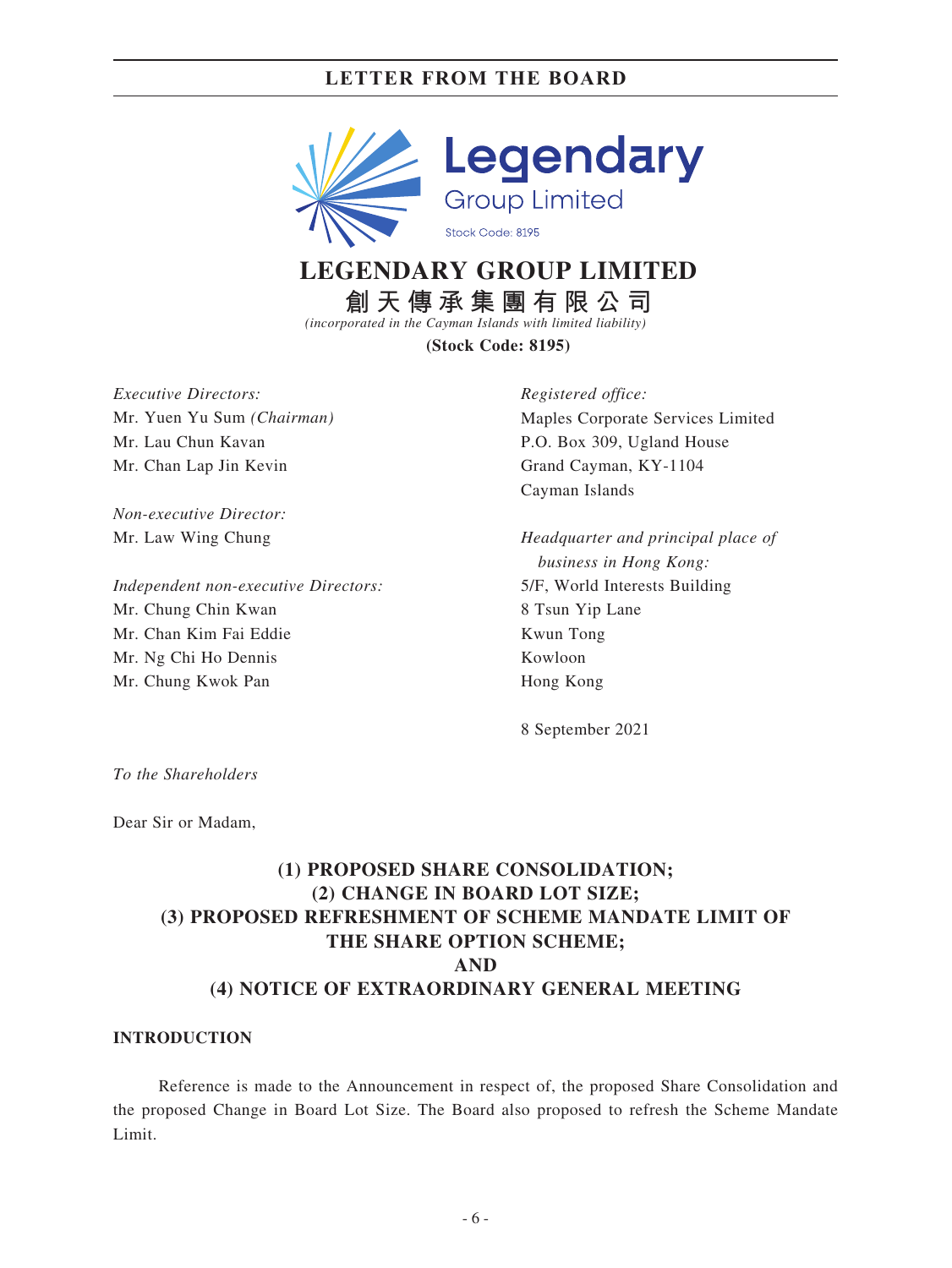The purpose of this circular is to provide the Shareholders with information in respect of the resolutions to be proposed at the EGM regarding the Share Consolidation and the refreshment of the Scheme Mandate Limit, and notice for convening the EGM.

#### **PROPOSED SHARE CONSOLIDATION**

The Board proposes to implement the Shares Consolidation on the basis that every five (5) issued and unissued Existing Shares of HK\$0.0001 each be consolidated into one (1) Consolidated Share of HK\$0.0005 each.

#### **Effects of the Share Consolidation**

As at the Latest Practicable Date, the authorised share capital of the Company is HK\$500,000,000 divided into 5,000,000,000,000 Existing Shares of HK\$0.0001 each, of which 1,792,280,296 Existing Shares have been allotted and issued as fully paid or credited as fully paid.

Immediately upon the Share Consolidation becoming effective and assuming there will be no change in the issued Shares of the Company from the Latest Practicable Date up to the effective date of the Share Consolidation, the authorised share capital of the Company will become HK\$500,000,000 divided into 1,000,000,000,000 Consolidated Shares of HK\$0.0005 each, of which 358,456,059 Consolidated Shares of HK\$0.0005 each will be in issue.

Upon the Share Consolidation becoming effective, the Consolidated Shares shall rank pari passu in all respects with each other.

#### **Conditions of the Share Consolidation**

The Share Consolidation is conditional upon the following conditions:

- 1. the passing of an ordinary resolution by the Shareholders to approve the Share Consolidation at the EGM;
- 2. the Listing Committee granting listing of, and permission to deal in, the Consolidated Shares in issue and to be issued upon the Share Consolidation becoming effective; and
- 3. the compliance with the relevant procedures and requirements under the GEM Listing Rules to effect the Share Consolidation.

As at the Latest Practicable Date, none of the conditions above had been fulfilled.

Subject to the fulfilment of the conditions of the Share Consolidation, the Share Consolidation will become effective on Tuesday, 28 September 2021, being the second Business Day immediately following the fulfillment of the conditions above.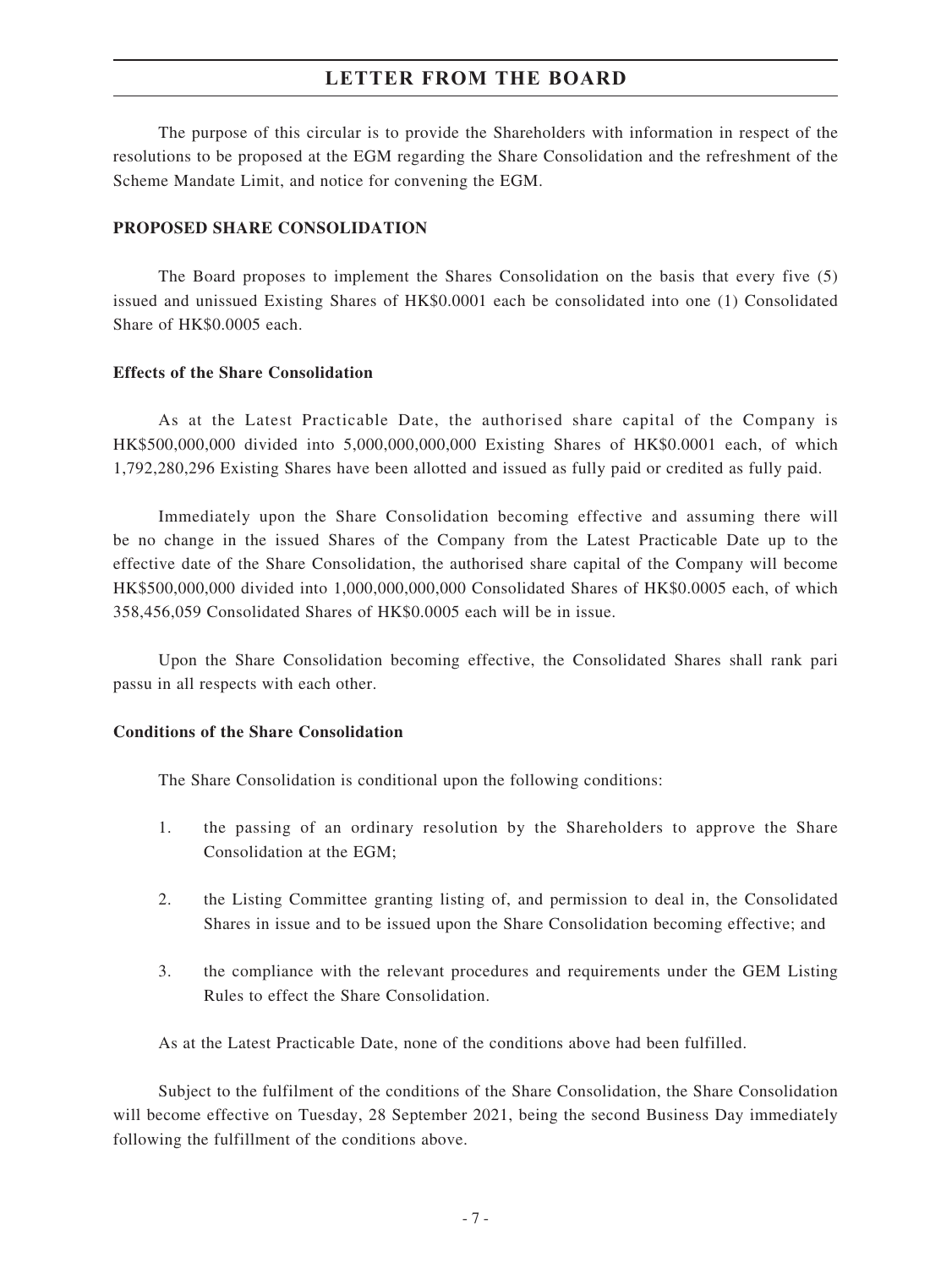#### **Listing application**

An application has been made by the Company to the Stock Exchange for the listing of, and permission to deal in, the Consolidated Shares in issue and to be issued upon the Share Consolidation becoming effective.

Subject to the granting of listing of, and permission to deal in, the Consolidated Shares on the Stock Exchange upon the Share Consolidation becoming effective, as well as compliance with the stock admission requirements of the HKSCC, the Consolidated Shares will be accepted as eligible securities by HKSCC for deposit, clearance and settlement in CCASS with effect from the commencement date of dealings in the Consolidated Shares on the Stock Exchange or such other date as determined by HKSCC. Settlement of transactions between participants of the Stock Exchange on any trading day is required to take place in CCASS on the second settlement day thereafter. All activities under CCASS are subject to the General Rules of CCASS and CCASS Operational Procedures in effect from time to time. All necessary arrangements will be made for the Consolidated Shares to be admitted into CCASS established and operated by HKSCC.

None of the Existing Shares are listed or dealt in on any other stock exchange other than the Stock Exchange and no debt securities of the Company are listed or dealt in on the Stock Exchange or any other stock exchange, and at the time the Share Consolidation becoming effective, the Consolidated Shares in issue will not be listed or dealt in on any stock exchange other than the Stock Exchange, and no such listing or permission to deal is being or is proposed to be sought.

#### **Adjustments in relation to other securities of the Company**

As at the Latest Practicable Date, there are outstanding Options for subscription of an aggregate amount of 127,992,000 Existing Shares under the Share Option Scheme. Pursuant to the terms of the Share Option Scheme and the GEM Listing Rules, the Share Consolidation may lead to adjustments to the exercise price and/or the number of Shares falling to be issued upon the exercise of the outstanding Options. Pursuant to the terms and conditions of the Share Option Scheme, the Company will engage its auditor or an independent financial adviser to the Company to certify in writing the necessary adjustments to the outstanding Options. The Company will make further announcement(s) on such adjustments as and when appropriate.

Save as disclosed above, as at the Latest Practicable Date, the Company has no other outstanding options, warrants or other securities in issue which are convertible into or giving rights to subscribe for, convert or exchange into, any Existing Shares or Consolidated Shares, as the case may be.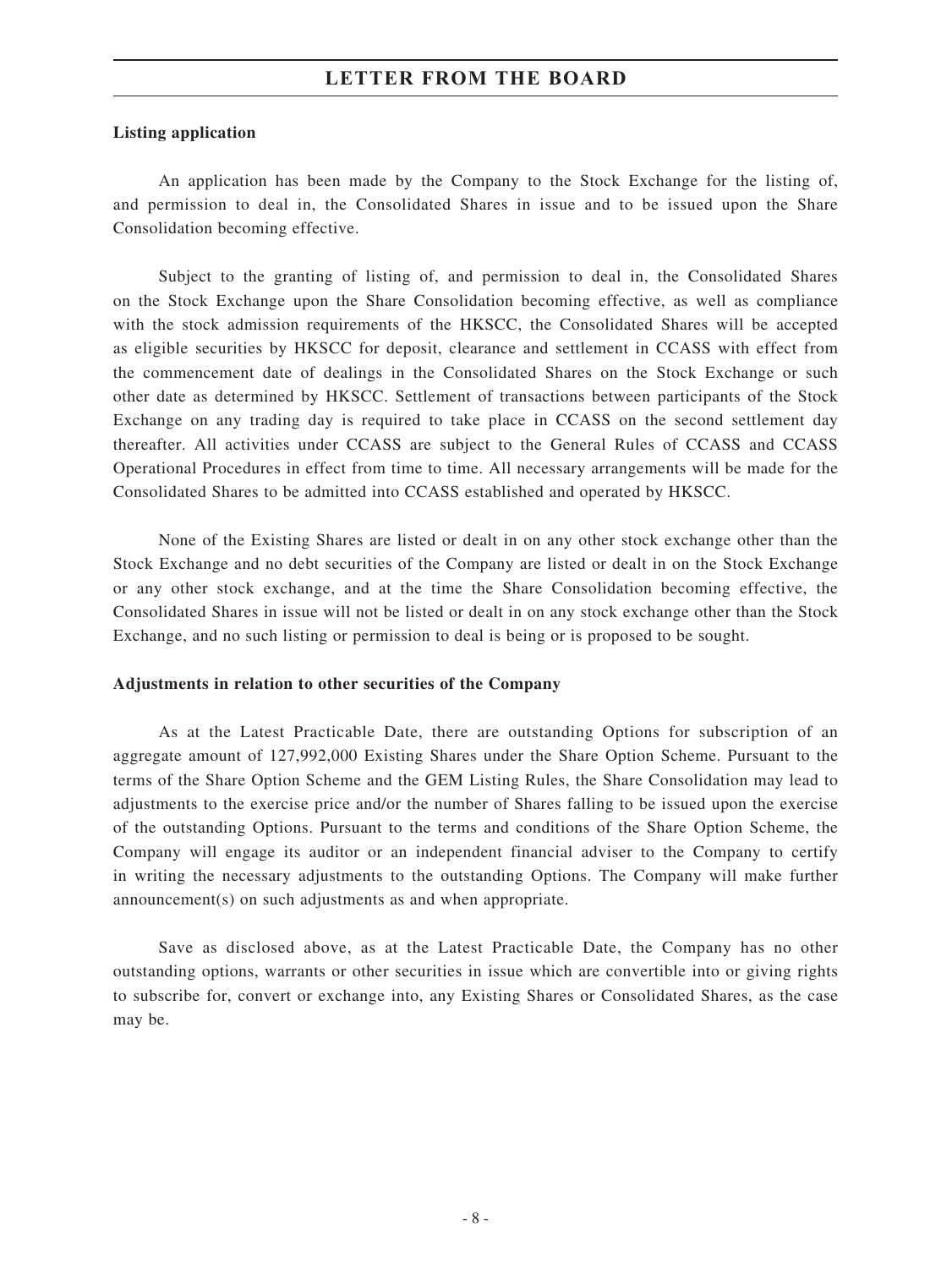#### **Fractional entitlement to Consolidated Shares**

Fractional Consolidated Shares will be disregarded and will not be issued to the Shareholders but all such fractional Consolidated Shares will be aggregated and, if possible, sold for the benefit of the Company. Fractional Consolidated Shares will only arise in respect of the entire shareholding of a holder of the Existing Shares regardless of the number of share certificates held by such holder.

#### **Arrangement on odd lot trading**

In order to facilitate the trading of odd lots (if any) of the Consolidated Shares, the Company has appointed Oshidori Securities Limited as an agent to provide matching services, on a best effort basis, to those Shareholders who wish to acquire odd lots of the Consolidated Shares to make up a full board lot, or to dispose of their holding of odd lots of the Consolidated Shares. Shareholders who wish to take advantage of this facility should contact Patrick Lim of Oshidori Securities Limited at 25/F, China United Centre, 28 Marble Road, North Point, Hong Kong or at telephone number (852) 31980347 from 9:00 a.m. on Wednesday, 13 October 2021 to 4:00 p.m. on Wednesday, 3 November 2021.

Holders of odd lots of the Consolidated Shares should note that the matching of the sale and purchase of odd lots of the Consolidated Shares is not guaranteed. Shareholders who are in any doubt about the odd lots matching arrangement are recommended to consult their own professional advisers.

#### **Exchange of share certificates**

Subject to the Share Consolidation becoming effective, which is currently expected to be on Tuesday, 28 September 2021, being the second Business Day immediately after the date of the EGM, the Shareholders may during the period from Tuesday, 28 September 2021 to Friday, 5 November 2021 (both days inclusive) submit existing share certificates for the Existing Shares (in the colour of light yellow) to the Company's branch share registrar and transfer office in Hong Kong, Union Registrars Limited, at Suites 3301-04, 33/F, Two Chinachem Exchange Square, 338 King's Road, North Point, Hong Kong, to exchange for new share certificates for the Consolidated Shares (in the colour of light grey) at the expense of the Company.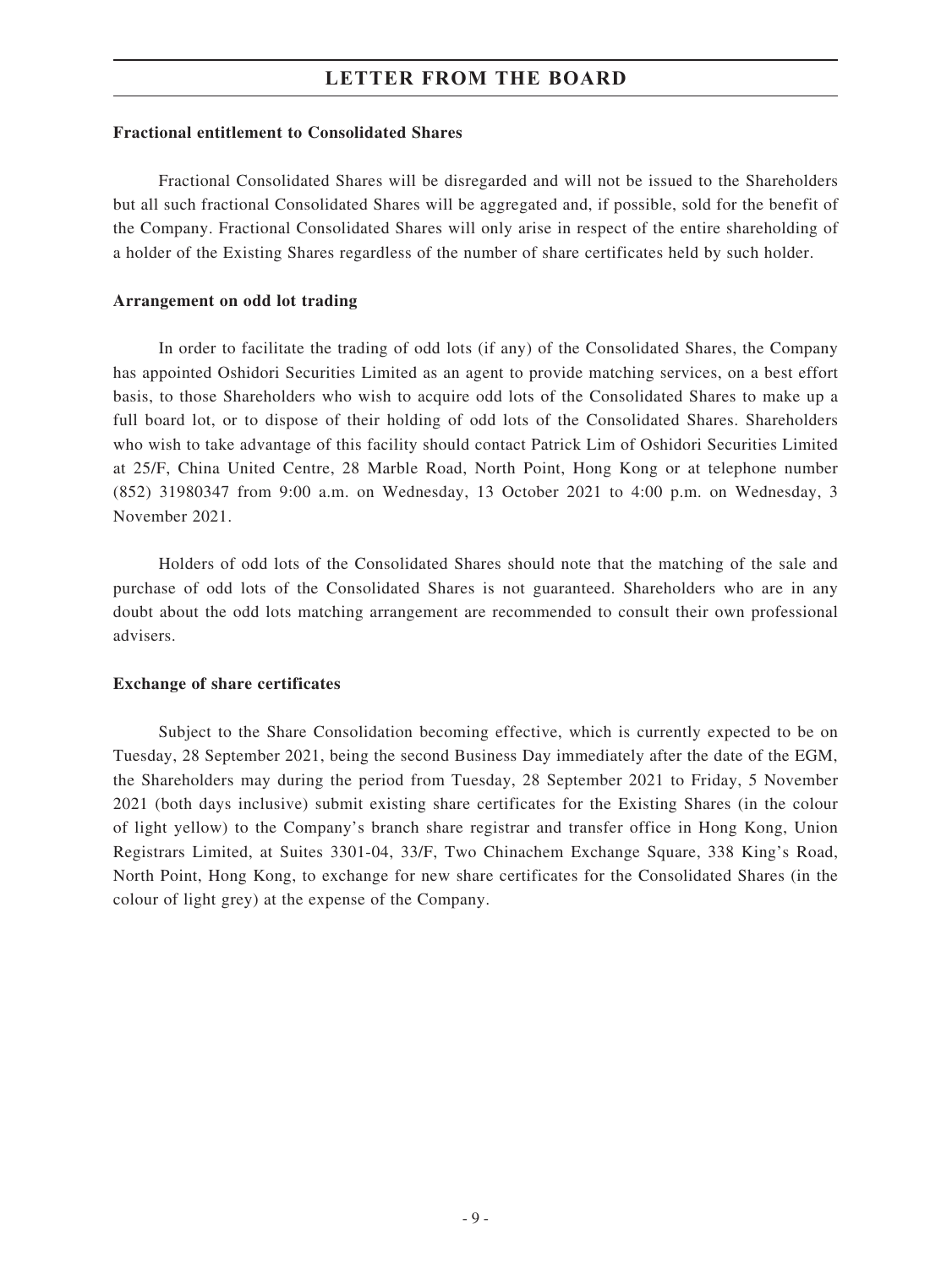Thereafter, share certificates for the Existing Shares will be accepted for exchange only on payment of a fee of HK\$2.50 (or such other amount as may from time to time be specified by the Stock Exchange) by the Shareholders for each share certificate for the Existing Shares submitted for cancellation or each new share certificate issued for the Consolidated Shares, whichever the number of certificates cancelled/issued is higher.

After 4:10 p.m. on Wednesday, 3 November 2021, share certificates for the Existing Shares will remain effective as documents of title and may be exchanged for share certificates for the Consolidated Shares at any time but will not be accepted for delivery, trading and settlement purposes.

#### **PROPOSED CHANGE IN BOARD LOT SIZE**

The Board proposes to change the board lot size for trading in the Consolidated Shares from 24,000 Existing Shares to 2,000 Consolidated Shares conditional upon the Share Consolidation becoming effective.

Based on the closing price of HK\$0.3 per Existing Share as quoted on the Stock Exchange as at the Latest Practicable Date, the current value of each board lot was HK\$7,200 and the value of each board lot of 2,000 Consolidated Shares, assuming the Share Consolidation had already been effective, would be HK\$3,000.

### **REASONS FOR THE SHARE CONSOLIDATION AND THE CHANGE IN BOARD LOT SIZE**

The Share Consolidation will increase the nominal value of the Existing Shares and will reduce the total number of Existing Shares currently in issue. It is expected that the Share Consolidation will bring about a corresponding upward adjustment in the trading price per Consolidated Share on the Stock Exchange. The Board believes that this will make investing in the Shares more attractive to a broader range of investors, in particular to institutional investors whose house rules might otherwise prohibit or restrict trading in securities that are priced below a prescribed floor, and thus help to further broaden the shareholder base of the Company.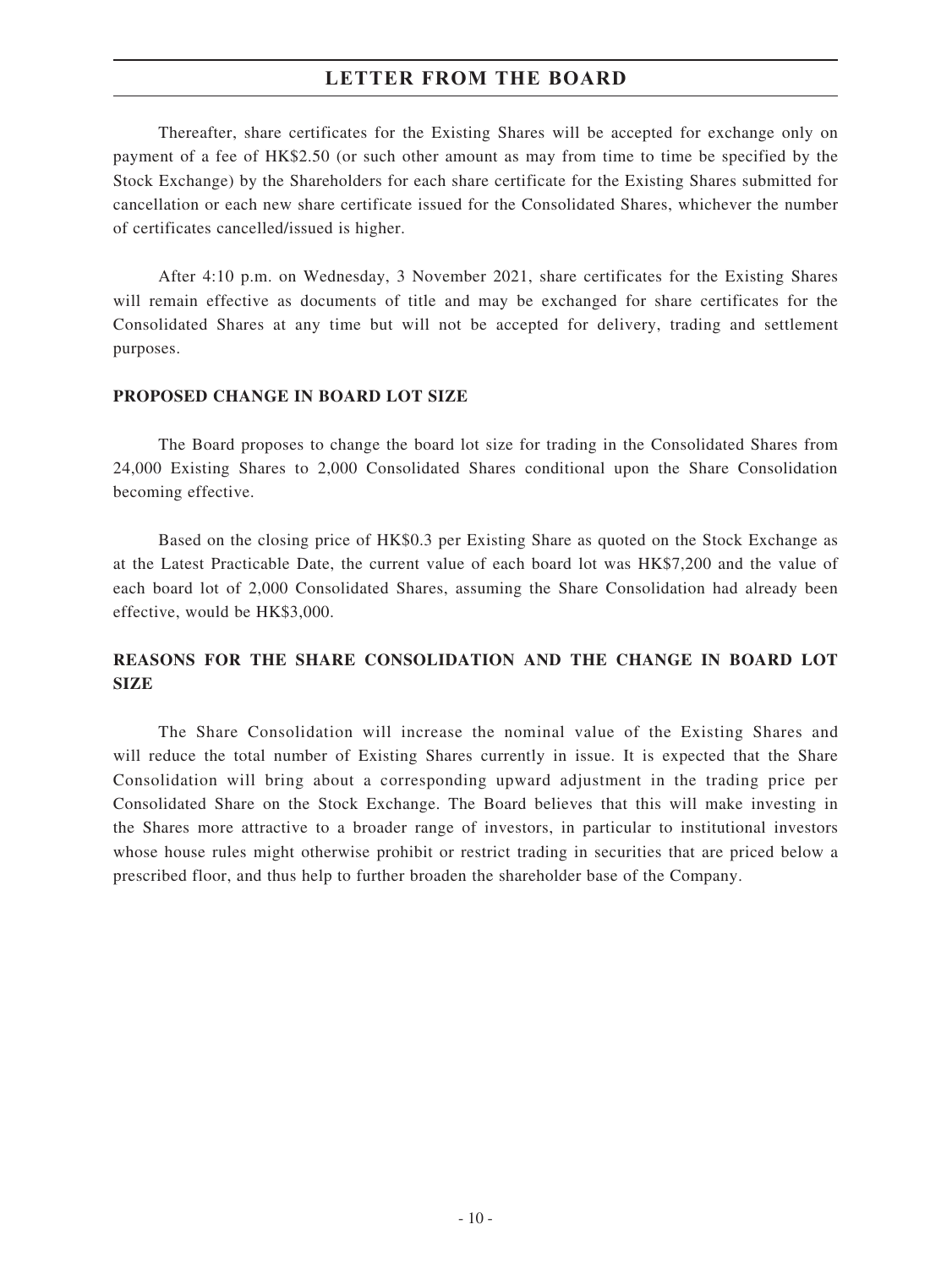With a higher trading price in respect of the Consolidated Shares after the Share Consolidation having become effective, the Board considers that the Change in Board Lot Size will lower the threshold for investors to purchase the Consolidated Shares, thus facilitating the trading and improving the liquidity of the Consolidated Shares, which will enable the Company to attract more investors and therefore broaden the shareholders base of the Company.

Accordingly, the Directors believe that the Share Consolidation and the Change in Board Lot Size will not have any material adverse effect on the financial position of the Group and are in the interest of the Company and the Shareholders as a whole.

As at the Latest Practicable Date, the Company does not have any concrete plan to carry out other corporate actions or conduct any equity fundraising in the next 12 months which may have a contradictory effect to the intended purpose of the Share Consolidation and the Change in Board Lot Size. However, the Directors consider that they will contemplate corporate actions or fund raising activities whenever they think reasonably necessary. The Company will make further announcement in this regard in accordance with the GEM Listing Rules as and when appropriate.

Other than the expenses to be incurred in relation to the Share Consolidation and the Change in Board Lot Size which are expected to be insignificant in the context of the net asset value of the Company, the implementation of the Share Consolidation and the Change in Board Lot Size will not alter the underlying assets, business operations, management or financial position of the Company or the proportionate interests or rights of the Shareholders.

#### **REFRESHMENT OF SCHEME MANDATE LIMIT**

The Shareholders approved and adopted the Share Option Scheme under the written resolution of the Shareholders passed on 25 September 2014.

At the extraordinary general meeting of the Company held on 7 September 2020 ("**2020 EGM**"), the Scheme Mandate Limit was refreshed by the Shareholders and the Company is allowed to grant options entitling holders thereof to subscribe for up to 128,000,000 Existing Shares, being 10% of the total number of issued Shares as at the date of 2020 EGM. During the period from the date of 2020 EGM to the Latest Practicable Date, 127,992,000 Options were granted to eligible participants under the Share Option Scheme on 26 March 2021 and the Scheme Mandate Limit has been almost fully utilised. None of these 127,992,000 Options granted were lapsed, exercised or cancelled during this period.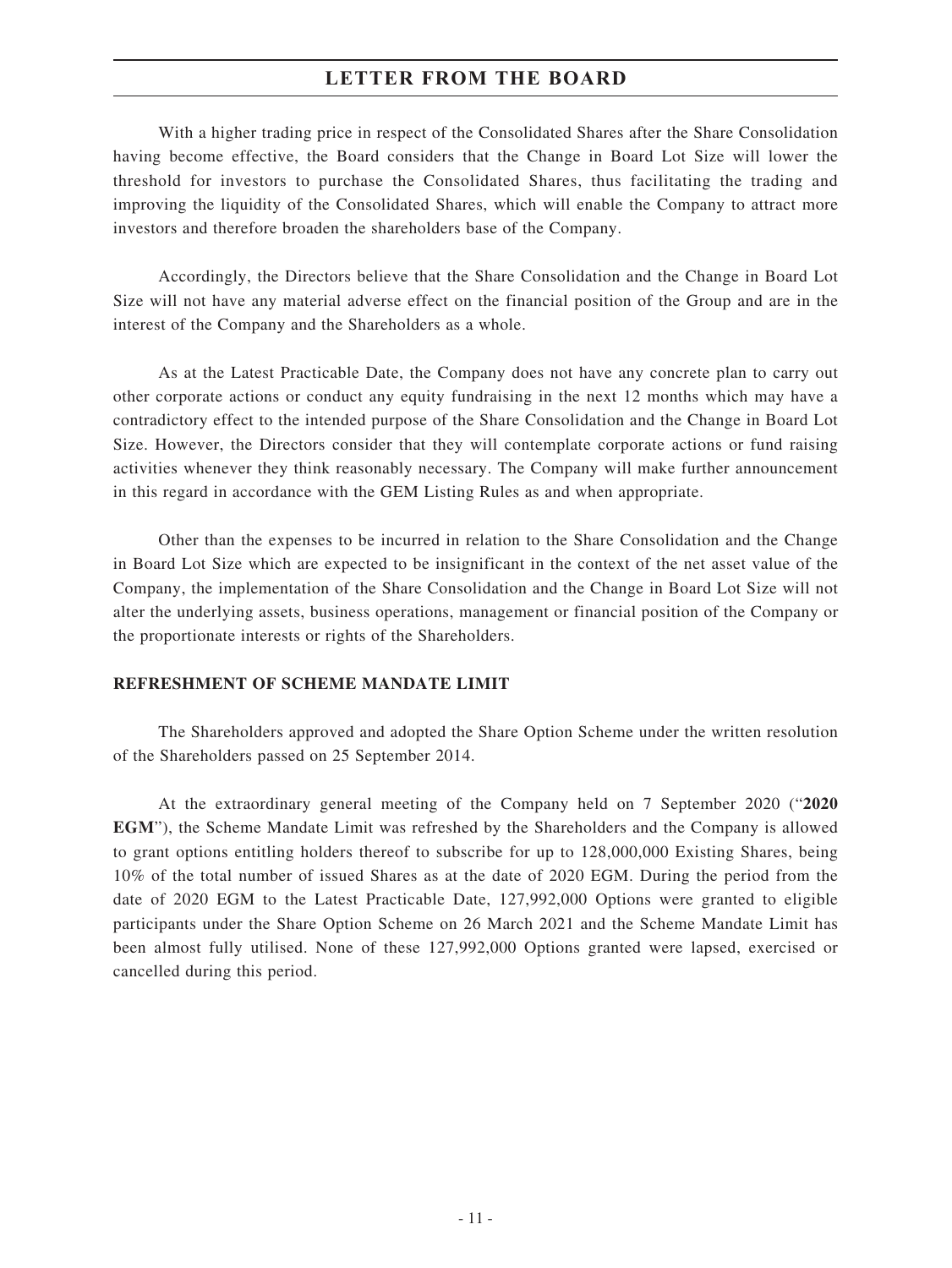As at the Latest Practicable Date, the Company has 127,992,000 outstanding Options under the Share Option Scheme, representing approximately 7.14% of the total number of Existing Shares as at the Latest Practicable Date, the details of 127,992,000 Options are set out below:

| Participants                                                                 | Date of grant | <b>Exercisable period</b>        | <b>Exercise</b><br>price<br>HK\$ | Number of<br><b>Options</b> | Number of<br><b>Options held</b><br>as at the Latest<br>granted Practicable Date |
|------------------------------------------------------------------------------|---------------|----------------------------------|----------------------------------|-----------------------------|----------------------------------------------------------------------------------|
| Employees of the<br><b>Invested Entity</b><br>(as defined below)<br>(note 1) | 26 March 2021 | 26 March 2021 –<br>25 March 2031 | 0.330                            | 74,904,000                  | 74,904,000                                                                       |
| Employees of the<br>Group (note 2)                                           | 26 March 2021 | 26 March 2021 –<br>25 March 2031 | 0.330                            | 53,088,000                  | 53,088,000                                                                       |
| Total                                                                        |               |                                  |                                  | 127,992,000                 | 127,992,000                                                                      |

*Notes:*

1. According to the Share Option Scheme, the Directors may, at their absolute discretion, invite any employee of the Group or any entity (the "**Invested Entity**") in which the Company holds an equity interest, to take up Options to subscribe for Shares. Those Options were granted to 23 employees of the Invested Entity.

2. Those Options were granted to 7 employees of the Group.

Pursuant to the GEM Listing Rules, the Scheme Mandate Limit may not exceed 10% of the Shares in issue as at the date of approval or adoption of that limit by the Shareholders. The Scheme Mandate Limit may be refreshed by the Shareholders in general meeting from time to time.

Since over 99.99% of the Scheme Mandate Limit as refreshed in the 2020 EGM has been utilised, the Directors would like to take this opportunity to seek the approval of the Shareholders to refresh the Scheme Mandate Limit so as to obtain a higher limit and to retain the flexibility to make new grant of options under the Share Option Scheme as the Board may consider appropriate from time to time. It will allow the Company to attract potential employees to join the Group and to provide incentives to and to retain the existing employees of the Group which is in the interests of the Group.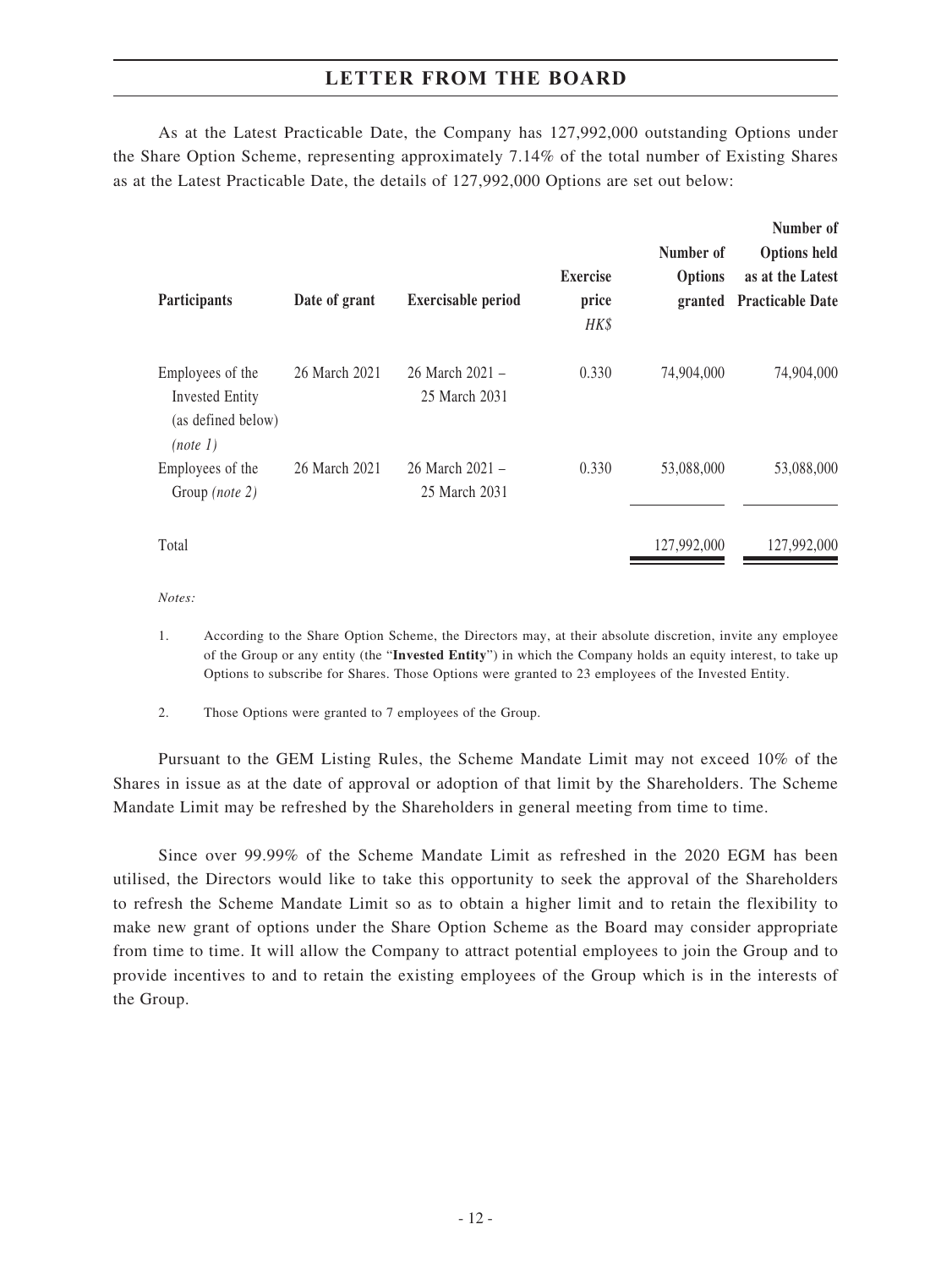Assuming there will be no change in the issued Shares from the Latest Practicable Date to the date of the EGM, the Scheme Mandate Limit (upon the approval of the refreshment by the Shareholders at the EGM) will allow the Company to grant options entitling holders thereof to subscribe for up to 179,228,029 Existing Shares, being 10% of the Existing Shares then in issue as at the date of the EGM. As the Board also proposes the Share Consolidation as set out in the above section headed "Proposed Share Consolidation", such 179,228,029 Existing Shares of the Scheme Mandate Limit as refreshed at the EGM will be automatically adjusted to 35,845,605 Consolidated Shares immediately upon the Share Consolidation becoming effective.

Pursuant to the GEM Listing Rules, the maximum number of Shares which may be issued upon the exercise of all outstanding options granted and yet to be exercised under the Share Option Scheme and any other share option scheme(s) of the Company or its subsidiaries must not exceed 30% of the Shares in issued from time to time. In the event that the Directors utilise the Scheme Mandate Limit in full (i.e. granting a maximum of 179,228,029 Options in full), the total number of outstanding Options in aggregate with the outstanding 127,992,000 Options as at the Latest Practicable Date will be 307,220,029 options (representing approximately 17.14% of the total number of issued Existing Shares as at the Latest Practicable Date).

As at the Latest Practicable Date, save for the Share Option Scheme, there is no other share option scheme having been adopted by the Company.

The refreshment of the Scheme Mandate Limit is conditional on:

- (i) the passing of the necessary resolution to approve the refreshment of the Scheme Mandate Limit by the Shareholders at the EGM; and
- (ii) the Listing Committee granting the listing of, and permission to deal in, the Shares (representing a maximum of 10% of the total number of Shares in issue as at the date of refreshment of the Scheme Mandate Limit) which may fall to be issued pursuant to the exercise of Options under the Share Option Scheme.

Upon the approval of the refreshment of the Scheme Mandate Limit by the Shareholders at the EGM, the limit under the existing Scheme Mandate Limit which was approved by the Shareholders on 7 September 2020 will be revoked and replaced by the new Scheme Mandate Limit and no Option can be granted under the existing Scheme Mandate Limit.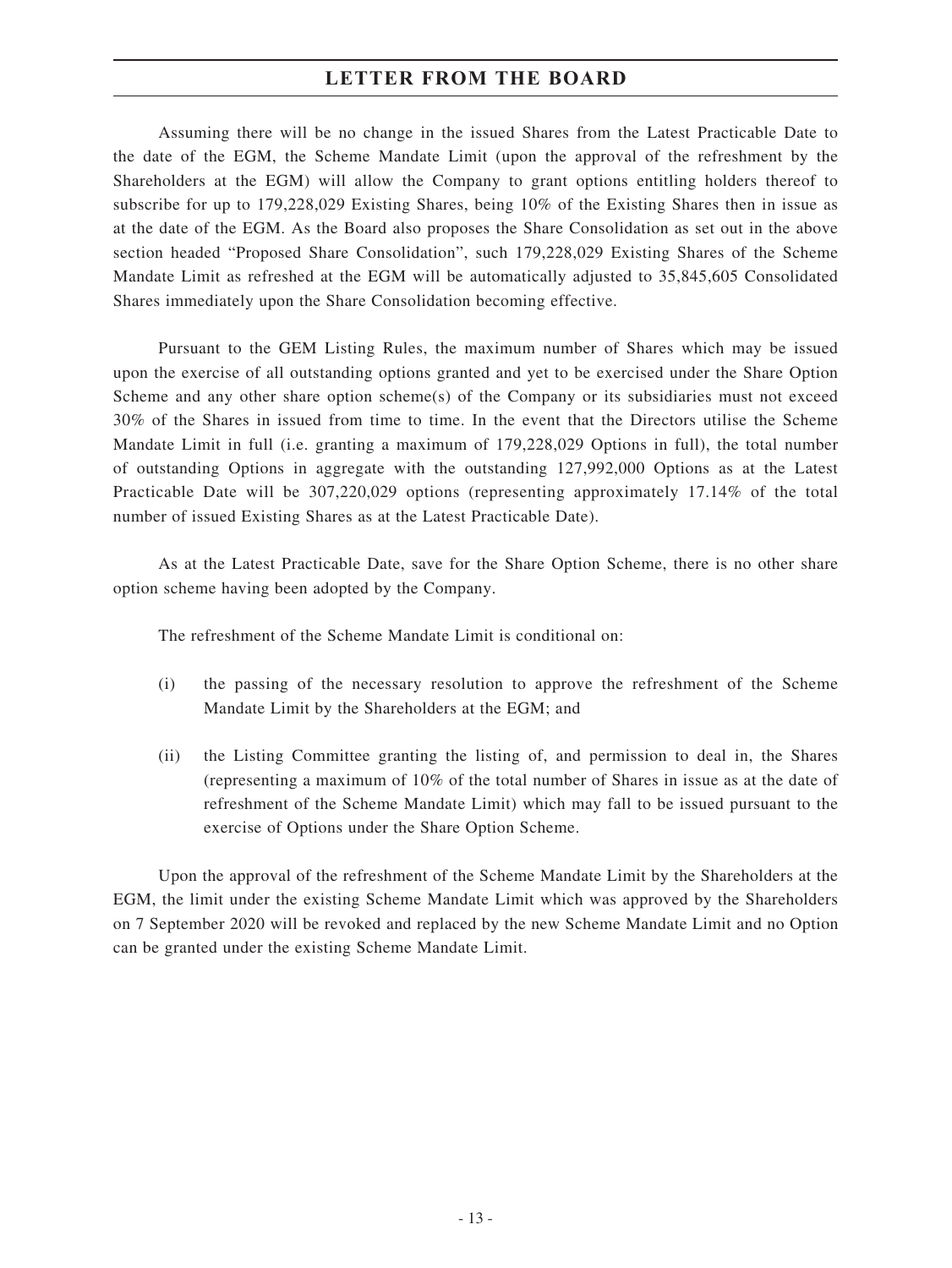Application has been made to the Stock Exchange in granting the listing of, and permission to deal in, the Shares (representing a maximum of 10% of the total number of Shares in issue as at the date of refreshment of the Scheme Mandate Limit) which may fall to be issued pursuant to the exercise of Options.

An ordinary resolution will be proposed at the EGM to approve the refreshment of the Scheme Mandate Limit on the grant of Options.

#### **CLOSURE OF REGISTER OF MEMBERS**

The register of members of the Company for the EGM will be closed from Monday, 20 September 2021 to Friday, 24 September 2021, both days inclusive, during which period no transfer of Shares will be registered. In order to qualify for attending and voting at the EGM or any adjournment thereof, all transfers of Shares accompanied by the relevant share certificates and transfer forms must be lodged with the Company's branch share registrar and transfer office in Hong Kong, Union Registrars Limited, at Suites 3301-04, 33/F., Two Chinachem Exchange Square, 338 King's Road, North Point, Hong Kong not later than 4:00 p.m. on Friday, 17 September 2021.

#### **EGM**

A notice convening the EGM to be held at 11:00 a.m. on Friday, 24 September 2021 at 5/F, World Interests Building, 8 Tsun Yip Lane, Kwun Tong, Kowloon, Hong Kong is set out on pages EGM-1 to EGM-4 of this circular. At the EGM, resolutions will be proposed to approve, the Share Consolidation and the refreshment of the Scheme Mandate Limit.

A form of proxy for use by Shareholders at the EGM is enclosed with this circular. Whether or not you are able to attend the EGM, you are requested to complete the accompanying form of proxy in accordance with the instructions printed thereon and return it to the Company's branch registrar and transfer office in Hong Kong, Union Registrars Limited, at Suites 3301- 04, 33/F., Two Chinachem Exchange Square, 338 King's Road, North Point, Hong Kong as soon as possible but in any event not less than 48 hours before the time appointed for holding the EGM or any adjournment thereof. Completion and return of the form of proxy will not preclude you from attending and voting in person at the EGM or any adjournment thereof should you so wish, and in such event, the form of proxy shall be deemed to be revoked.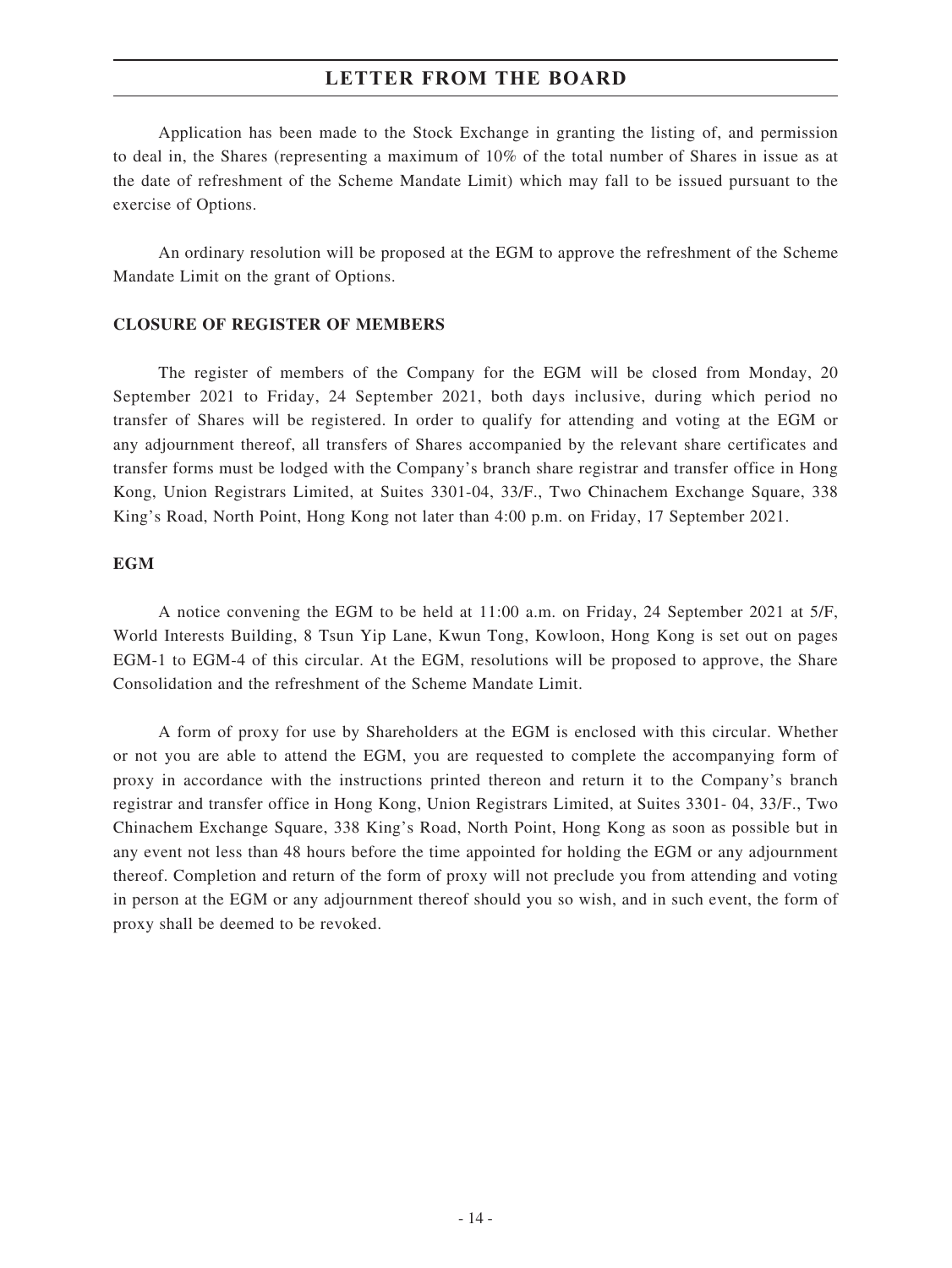All the resolution(s) proposed to be approved at the EGM will be taken by poll and an announcement will be made by the Company after the EGM on the results of the EGM. As no Shareholder has material interest in the Share Consolidation and the refreshment of the Scheme Mandate Limit, no Shareholder is required to abstain from voting in respect of the resolutions to be proposed at the EGM.

#### **RESPONSIBILITY STATEMENT**

This circular, for which the Directors collectively and individually accept full responsibility, includes particulars given in compliance with the GEM Listing Rules for the purpose of giving information with regard to the Group. The Directors, having made all reasonable enquiries, confirm that to the best of their knowledge and belief the information contained in this circular is accurate and complete in all material respects and not misleading or deceptive, and there are no other matters the omission of which would make any statement herein or this document misleading.

#### **RECOMMENDATION**

The Directors consider that the proposed Share Consolidation and refreshment of the Scheme Mandate Limit are in the best interests of the Company and the Shareholders as a whole. Accordingly, the Directors recommend the Shareholders to vote in favour of the resolutions to be proposed at the EGM as set out in the notice of the EGM.

> By Order of the Board **Legendary Group Limited Yuen Yu Sum** *Chairman and Executive Director*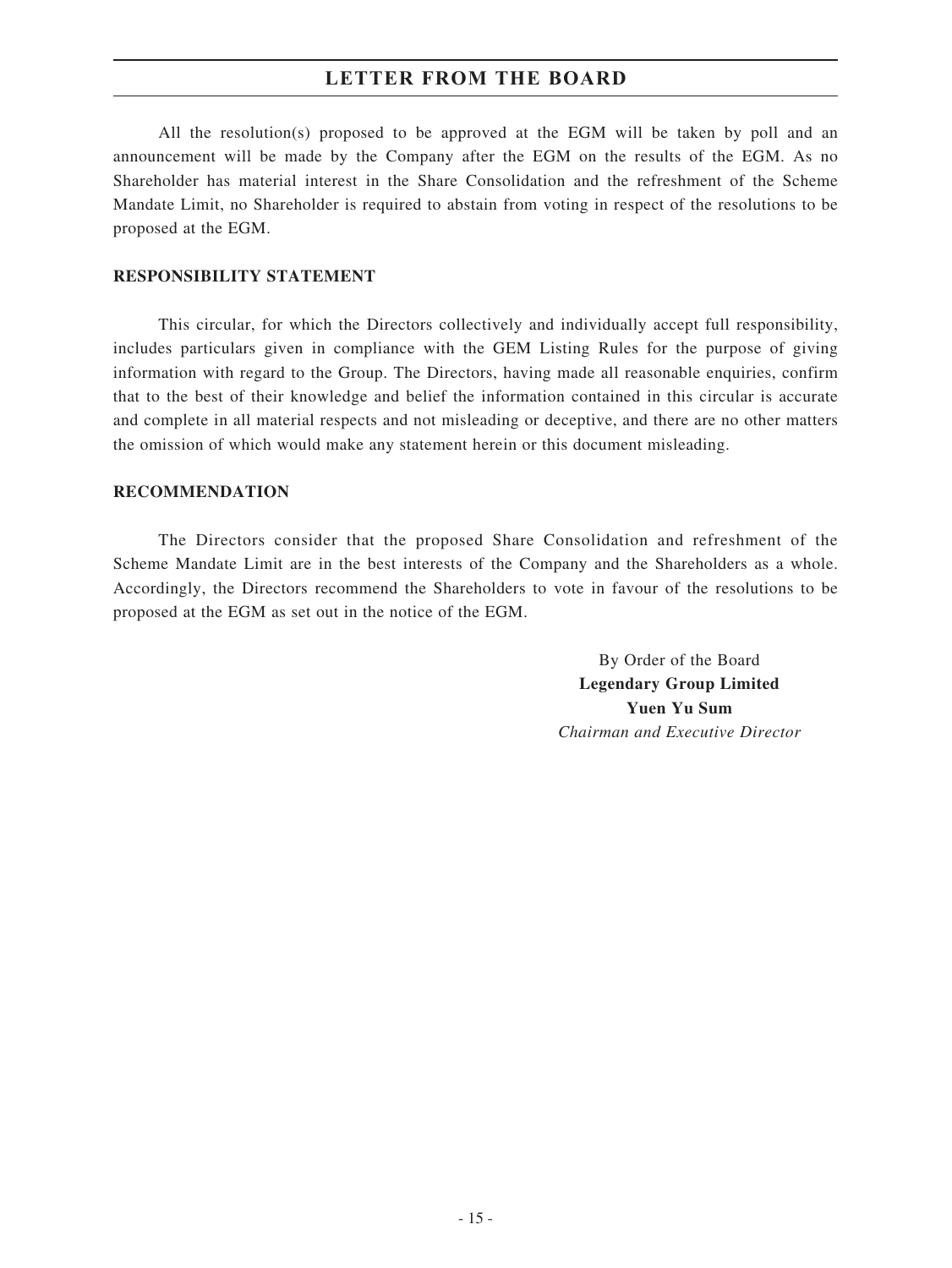

**NOTICE IS HEREBY GIVEN** that an extraordinary general meeting (the "**Meeting**") of Legendary Group Limited (the "**Company**") will be held at 5/F, World Interests Building, 8 Tsun Yip Lane, Kwun Tong, Kowloon, Hong Kong at 11:00 a.m. on Friday, 24 September 2021, for the purpose of considering and, if thought fit, passing the following resolutions as ordinary resolutions:

### **ORDINARY RESOLUTIONS**

- 1. "**THAT** subject to and conditional upon the granting of approval by the Listing Committee of The Stock Exchange of Hong Kong Limited (the "**Stock Exchange**") of the listing of, and permission to deal in, the issued shares of the Company (the "**Shares**") consolidated in the manner as set out in paragraph (a) of this resolution below:
	- (a) with effect from the second business day immediately following the date on which this resolution is passed:
		- (i) every five (5) issued and unissued ordinary shares of par value of HK\$0.0001 each in the share capital of the Company be consolidated into one (1) consolidated share of par value of HK\$0.0005 (each a "**Consolidated Share**") (the "**Share Consolidation**"), such Consolidated Shares shall rank pari passu in all respects with each other and have the rights and privileges and be subject to the restrictions as contained in the articles of association of the Company;
		- (ii) all fractional Consolidated Shares resulting from the Share Consolidation will be disregarded and will not be issued to the shareholders of the Company but all such fractional Consolidated Shares will be aggregated and, if possible, sold for the benefit of the Company; and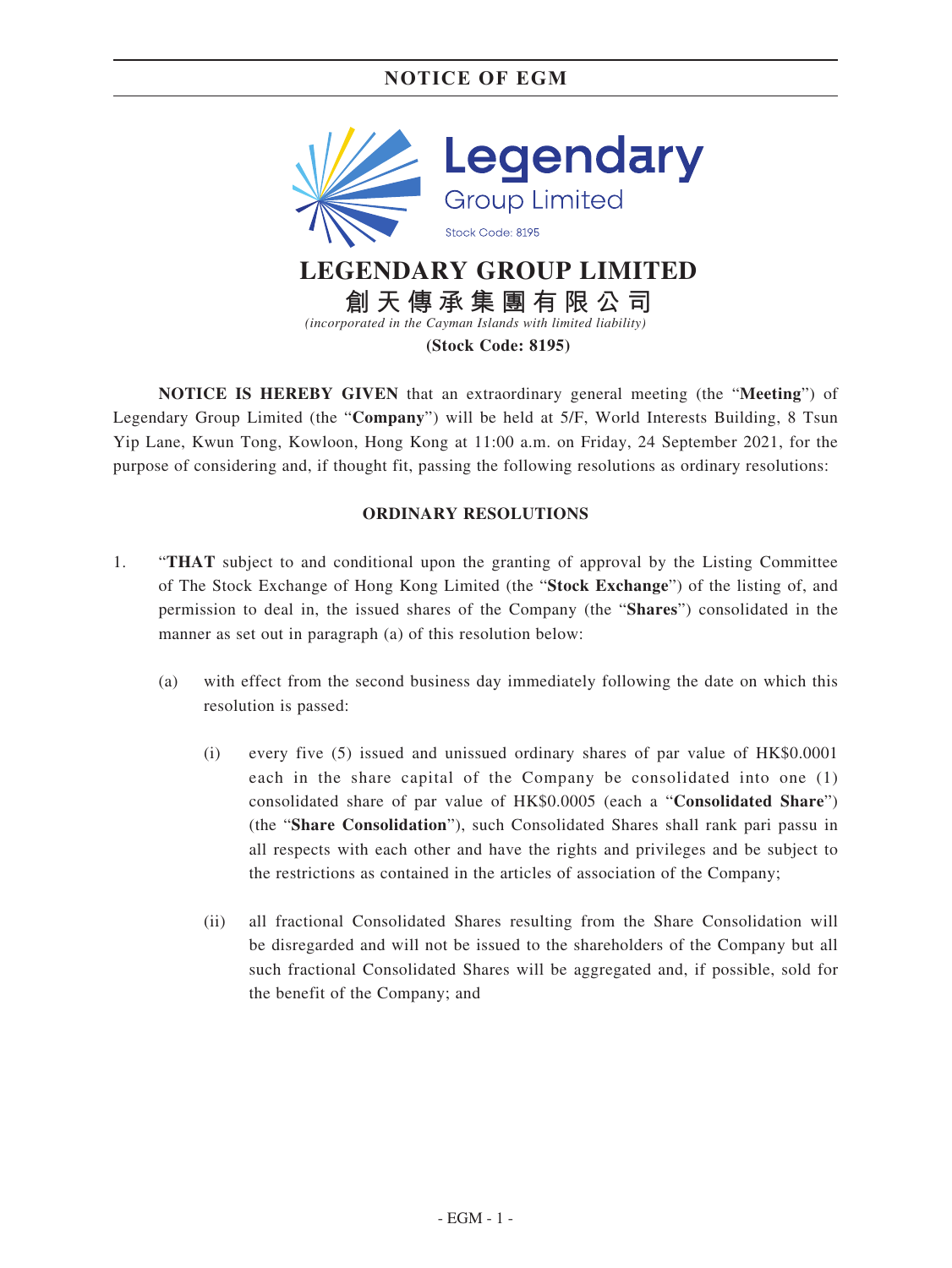- (b) the board of directors of the Company (the "**Director(s)**") be and is hereby authorised to do all such acts and things and execute all such documents, including under seal where applicable, as they consider necessary, desirable or expedient to give effect to the foregoing arrangement for the Share Consolidation."
- 2. "**THAT** subject to and conditional upon the Listing Committee of the Stock Exchange granting the approval of the listing of, and permission to deal in, the shares in the share capital of the Company to be issued pursuant to the exercise of options to be granted under the Refreshed Scheme Mandate Limit (as defined below), the refreshment of the limit in respect of the granting of share options under the share option scheme adopted by the Company on 25 September 2014 (the "**Share Option Scheme**") up to a new 10 per cent limit (the "**Refreshed Scheme Mandate Limit**") be and is hereby approved provided that (i) the total number of shares of the Company which may be issued upon exercise of options to be granted under the Share Option Scheme on or after the date of passing of this resolution (the "**Refreshed Date**"), together with all options to be granted under any other share option scheme(s) of the Company on or after the Refreshed Date, must not exceed 10 per cent of the number of Shares in issue as at the Refreshed Date; and (ii) options granted prior to the Refreshed Date under the Share Option Scheme or any other share option scheme(s) of the Company (including without limitation those outstanding, cancelled, lapsed or exercised in accordance with the relevant scheme rules of the Company) shall not be counted for the purposes of calculating the Refreshed Scheme Mandate Limit and that the Directors be and are hereby authorized to do all such acts and things and execute all such documents to give effect to the foregoing arrangement and to grant options up to the Refreshed Scheme Mandate Limit and to exercise all powers of the Company to allot, issue or otherwise deal with the shares of the Company pursuant to the exercise of such options."

By Order of the Board **Legendary Group Limited Yuen Yu Sum** *Chairman and executive Director*

Hong Kong, 8 September 2021

*Registered Office:* Maples Corporate Services Limited P.O. Box 309, Ugland House Grand Cayman, KY-1104 Cayman Islands

*Headquarter and principal place of business in Hong Kong:* 5/F, World Interests Building 8 Tsun Yip Lane Kwun Tong Kowloon Hong Kong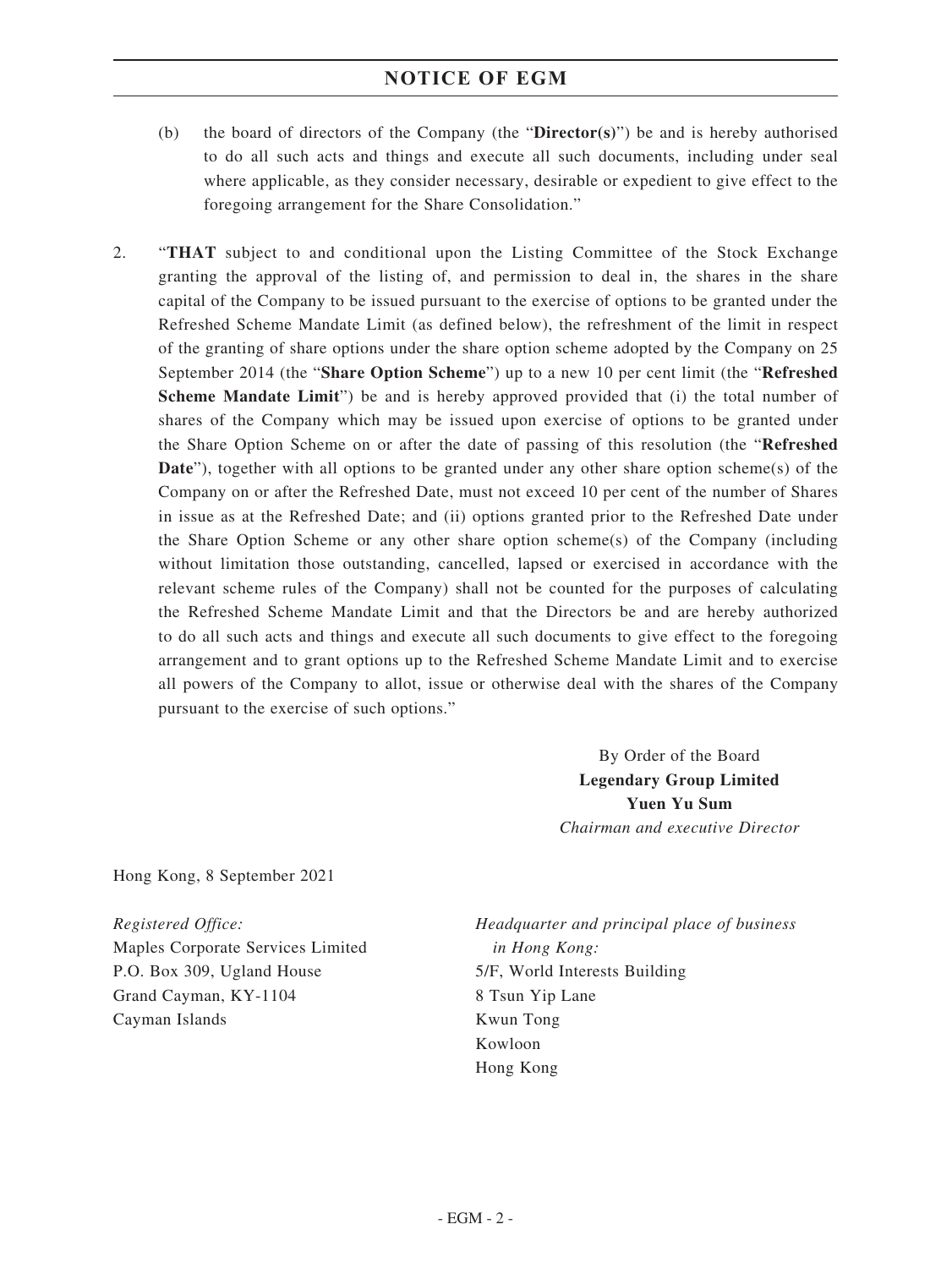#### *Notes:*

- 1. A member entitled to attend and vote at the Meeting is entitled to appoint one or more proxy to attend and, subject to the provisions of the articles of association of the Company, to vote on his behalf. A proxy need not be a member of the Company but must be present in person at the Meeting to represent the member. If more than one proxy is so appointed, the appointment shall specify the number and class of shares in respect of which each such proxy is so appointed.
- 2. In order to be valid, the form of proxy and the power of attorney (if any), under which it is signed or a notarially certified copy thereof, must be lodged, at the office of the Company's branch share registrar and transfer office in Hong Kong, Union Registrars Limited at Suites 3301-04, 33/F., Two Chinachem Exchange Square, 338 King's Road, North Point, Hong Kong not less than 48 hours before the time appointed for the holding of the Meeting or any adjourned meeting.
- 3. Completion and return of a form of proxy will not preclude members of the Company from attending and voting in person at the Meeting or any adjournment thereof should they so wish and in such event, the form of proxy shall be deemed to be revoked.
- 4. Where there are joint registered holders of any Shares, any one of such persons may vote at the Meeting, either personally or by proxy, in respect of such Shares as if he were solely entitled thereto; but if more than one of such joint holders be present at the Meeting personally or by proxy, that one of the said person as present whose name stands first on the register in respect of such Share shall alone be entitled to vote in respect thereof.
- 5. For the purpose of determining the entitlement to attend and vote at the Meeting, the register of members of the Company will be closed from Monday, 20 September 2021 to Friday, 24 September 2021, both days inclusive, during which period no transfer of Shares will be registered. In order to qualify to attend and vote at the Meeting, all transfer documents accompanied by the relevant share certificates must be lodged with the Company's branch share registrar and transfer office in Hong Kong, Union Registrars Limited at Suites 3301-04, 33/F., Two Chinachem Exchange Square, 338 King's Road, North Point, Hong Kong, for registration not later than 4:00 p.m. on Friday, 17 September 2021.
- 6. As at the date of this notice, the Board comprises Mr. Yuen Yu Sum (Chairman), Mr. Lau Chun Kavan and Mr. Chan Lap Jin Kevin as executive Directors, Mr. Law Wing Chung as non-executive Director and Mr. Chung Chin Kwan, Mr. Ng Chi Ho Dennis, Mr. Chan Kim Fai Eddie and Mr. Chung Kwok Pan as independent non-executive Directors.
- 7. If Typhoon Signal No. 8 or above, or a "black" rainstorm warning or "external conditions after super typhoons" announced by the Government of Hong Kong is/are in effect any time after 7:00 a.m. on the date of the Meeting, the Meeting will be postponed. The Company will publish an announcement on the website of the Company at http://www.lna.com.hk and on the "Latest Company Announcements" page of the GEM website at www.hkgem.com to notify shareholders of the Company of the date, time and place of the rescheduled meeting.